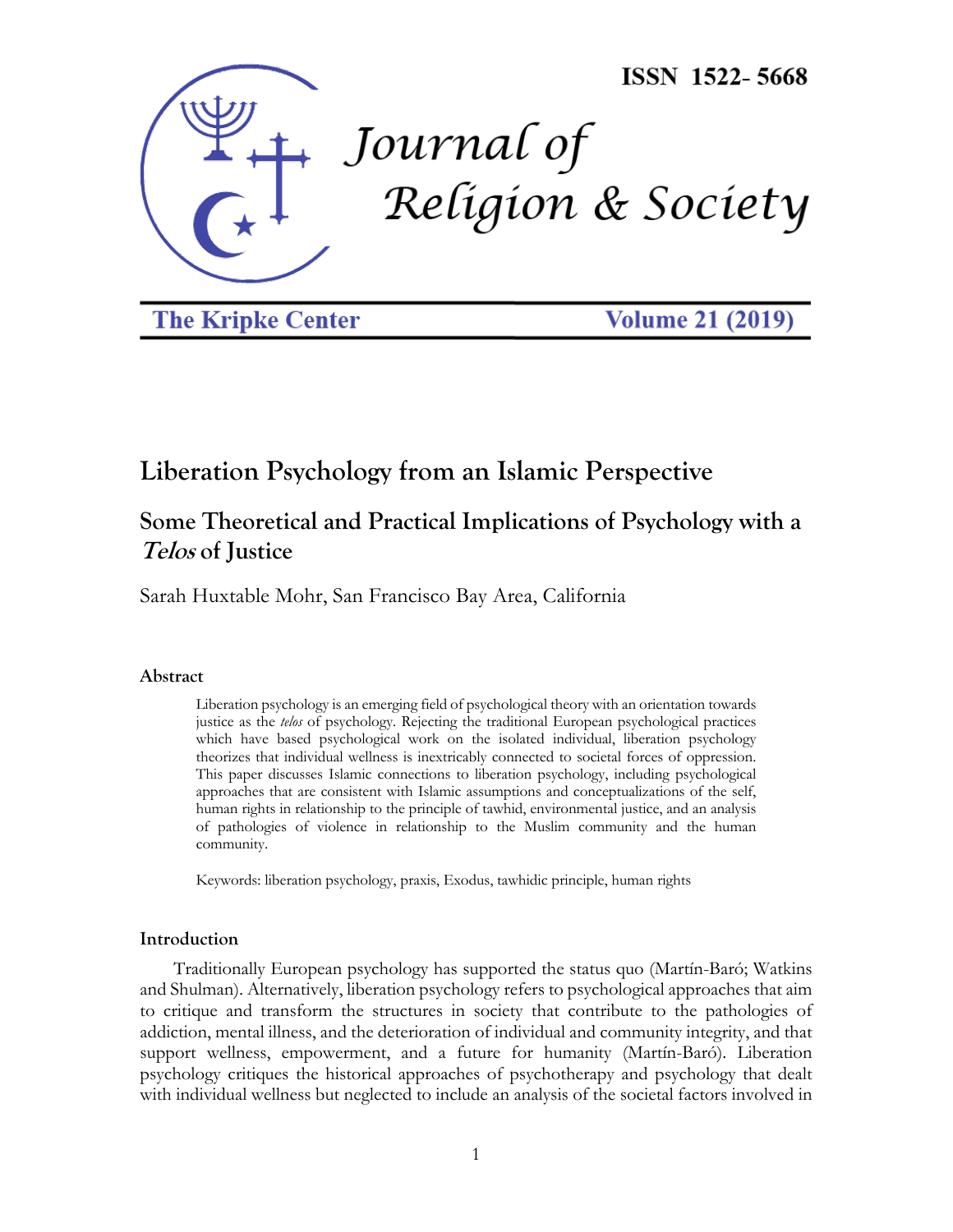individual problems and other problems at the micro level (Martín-Baró; Moane 2006, 2010; Watkins and Shulman). It is a person-in-environment approach at the individual level, and includes the prioritizing of mezzo and macro level changes through social action and organizing. It is also explicitly in contradiction to the colonial, Eurocentric, and imperialistic approaches that have traditionally dominated the field of social sciences (Al-Faruqi; Duran, Firehammer, and Gonzales; Martín-Baró; Seedat; Watkins and Shulman). It is a paradigm shift for psychology which refocuses priorities (Malherbe). For Muslims in mental health this has many implications, but it can be summarized as advocating for justice in our work.

The author approaches liberation psychology from a Muslim perspective being Muslim herself. The importance of liberation psychology for Muslims is thus beyond theoretical and involves personal and practical applications for the author as a mental health practitioner. The heuristic approach of working from the author's religious orientation in part stems from the desire to theorize on liberation psychology generally as well as the dearth of academic or other writing on liberation psychology in English and its relationship to Islam in spite of the harmonizing of the two.

This paper suggests that an Islamically grounded liberation psychology could start from Islamic principles, particularly *tawhid* as the overarching metaphysical principle, and justice as the practical implementation, including the importance of using approaches that draw from our own tradition. The author suggests that an Islamic liberation psychology approach would involve practicing *tawhid* in affirming all persons' full humanity, and cultivating a personal and community approach to wellness that prioritizes right relationship to the environment. Finally, a liberation psychology approach could entail consciously advocating for violence to be framed and addressed in relationship to our community in ways that take seriously colonialism, imperialism, and racism.

# **Background: Liberation Psychology's Roots in Liberation Theology**

Liberation psychology springs from the tradition of liberation theology (Martín-Baró), the tradition of doing theology in reflection on solidarity with the oppressed and working to establish a just social order (Gutierrez). This tradition of theology transcends the separate traditions and circumstances of various times (Rieger), religions, races, genders, and nationalities. Liberation theologies have emerged from South and Central America (Gutierrez), the African diaspora (Cone), second-wave feminists (Ruether 1972), the hearing-impaired community (Lewis), the Muslim community (Dabashi; Demichelis; Esack 1997), and some claim that liberation theology existed at least back as far as the 1400s in the work of persons such as Bartholome de las Casas (Gutierrez). Liberation theology is based on the praxis of engaging with the poor, oppressed, and marginalized, and rejects the dichotomy of natural and supernatural, worldly and spiritual, in favor of doing theology in a holistic way. This holistic approach affirms that theology should spring from the lived experience of finding God in one's brother or sister, and serving others as a means to serve God. This service to others, the genuine heart-felt engagement with the world in the pursuit of justice as an engagement with God, constitutes the basis of liberation theology. This is in opposition to the historical work of theology which conceptualized theology as an individualistic, isolated, and personal relationship with God and supported the status quo (Gutierrez).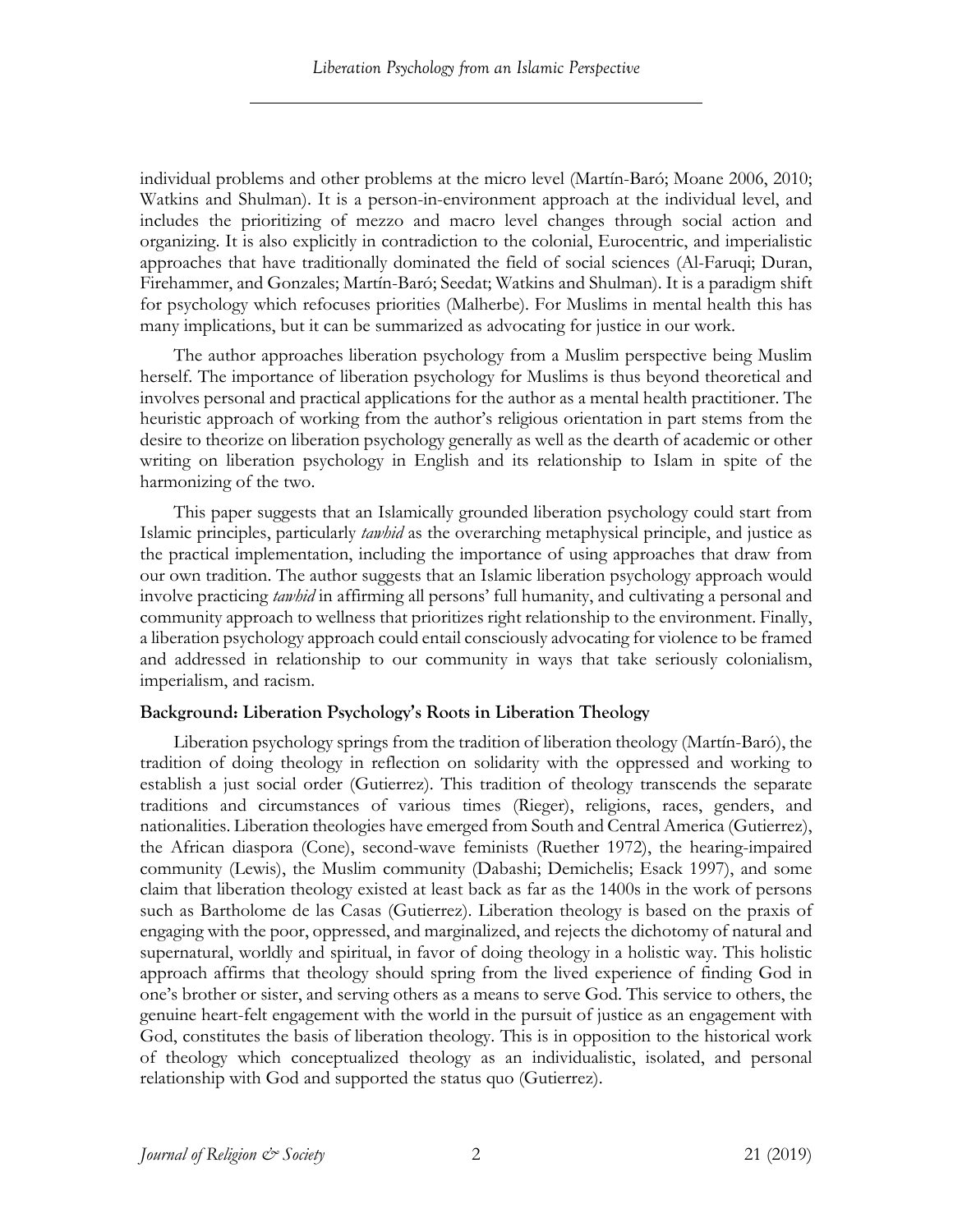Some have claimed that the wave of liberation theology from the 1960s–1980 is outdated and obsolete due to the changes in political organization. Others have argued that movements like the Occupy movement continue to provide grounds for the discussion of oppression, due to the huge disparity in the wealth being held in the hands of the few, the 1%, versus the hands of the many, the 99%. This economic injustice so prominent in today's world make the discussion of a God who condemns sin as part of social and institutional oppression highly relevant (Pui-Lan; Rieger and Pui-Lan). Rieger and Pui-Lan discuss this in depth as the theology of the multitude. Based on the leaderless movements of the twenty-first century, like Occupy, they discuss a contemporary vision of liberation and revolution, and they state that the concept of justice is still central, vital, and critical for today's world, in spite of the changing terms of oppression, from colonialism and imperialism, to a decentralized "empire"(Hardt and Negri). Rieger and Pui-Lan argue for a deep solidarity that transcends all race, gender, and nationality around the division of wealth and that this is the current work of liberation theologians. Because there is a still a need for a more just world to be created, and because this involves confronting sin and encountering God in the poor, liberation theology remains relevant and vital for theological work in the twenty-first century.

## **Justice as the Goal of Psychology**

Like a liberation theology approach that prioritizes justice, a liberation psychology approach has its *telos* as justice. Liberation psychology is a psychological orientation based on a vision of social transformation. Ignacio Martín-Baró was a Jesuit and a Salvadorian psychologist who was assassinated by a U.S. trained death squad for his work in psychology in 1989 (Chávez, Fernandez, Hipolito-Delgado, and Rivera; Watkins and Shulman). He is cited unanimously as the original and main theorist of liberation psychology. Unfortunately, there is very little work that has been done in the field of liberation psychology in English. Other than a few isolated thinkers, the language is not widely prevalent. There are schools that use his thinking and thinkers that have built on his theories such as Geraldine Moane in Ireland and Mary Watkins and Helene Shulman in California, as well as a few texts, notably Montero and Sons' book, *Psychology of Liberation*, among others, but the field is still emerging.

Martín-Baró was living and working in El Salvador in the midst of a war that had cost over 80,000 Salvadorans their lives. For his context, the psychological theories of the 1970s and 80s, where the personal happiness of the autonomous individual constituted the frame and end of psychology, were inadequate (Watkins and Shulman). Watkins and Shulman describe his thinking saying,

Martin-Baro envisioned a psychology that would acknowledge the psychological wounding caused by war, racism, poverty and violence; a psychology that would support historical memory and critical reflection; a psychology that would aid the emergence of the sort of subjectivity through which people could creatively make sense and respond to the world (25).

Martín-Baró criticized several of the main assumptions of traditional European psychology including its emphasis on scientism, individualism, and ahistoricism. In his critique of ahistoricism, he was particularly concerned with the universalizing of European psychology to all people around the world in all circumstances. He critiqued this universalizing tendency of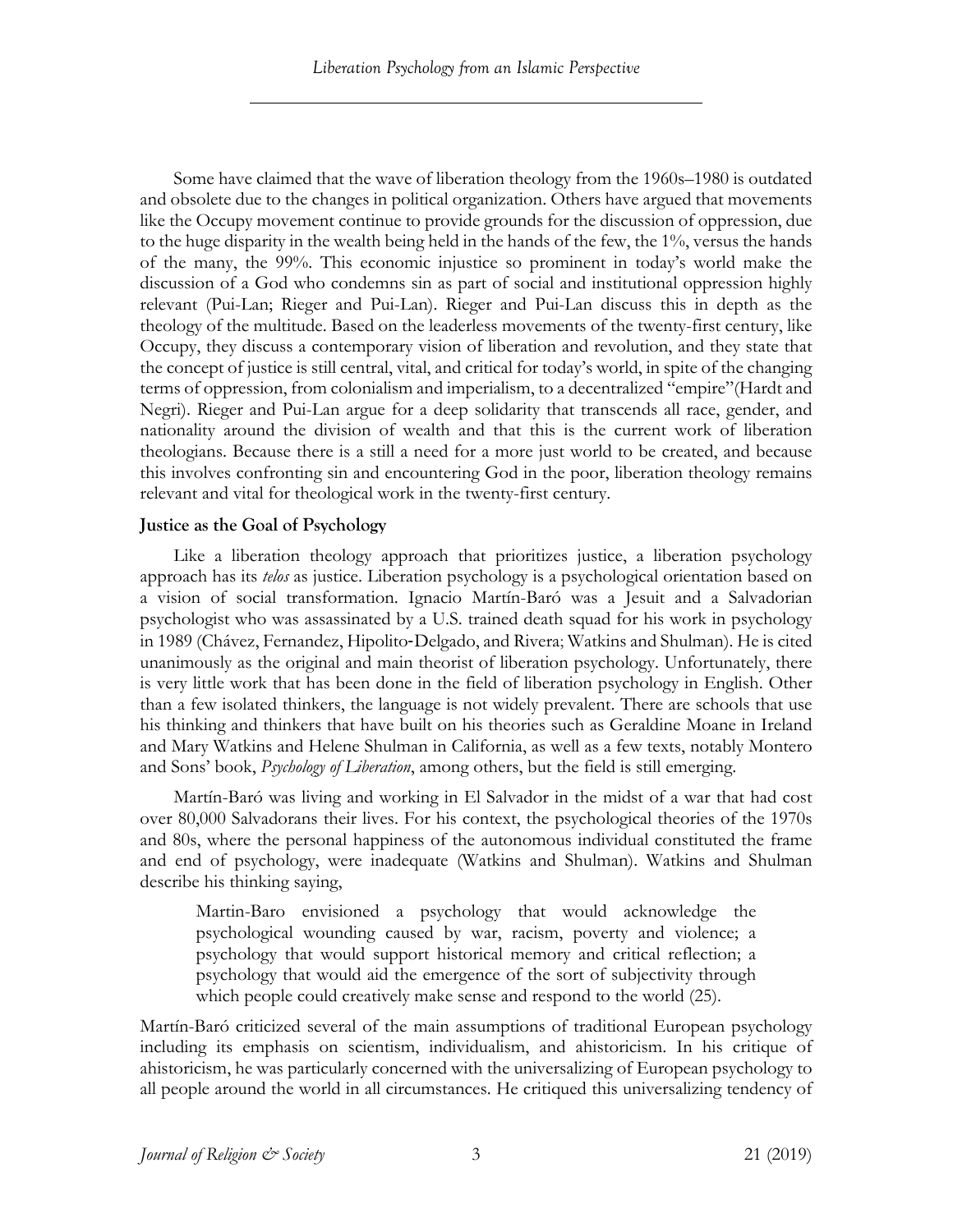traditional European psychology with the famous words, "The prevailing scientism leads us to consider human nature as universal, and to believe therefore, that there are no fundamental differences between, say a student at MIT and a Nicaraguan campesino, between John Smith from Peoria, and Leonor Gonzales from Cuisnhuat, El Salvador" (23). This ahistoricism distorted psychologists' view of people and prevented psychologists from actually seeing the truth of the impact of society on individuals. In his own words,

What is needed is the revision, from the bottom-up, of our most basic assumptions in psychological thought . . . This done, truth will not have to be a simple reflection of data, but can become a task at hand: not an account of what *has been done*, but of what *needs to be done* (23).

He called for psychology which would change the world for the better. When Martín-Baró was assassinated, Adrianne Aron and Shawn Corne of CHRICA published his writings in English, and since then the field has continued to grow. He was theorizing a psychology that would be relevant to the world he lived in and the people he worked with, much like the approach of liberation theology.

Liberation theologians have critiqued traditional theology as talking about the individual relationship to the Divine in a vacuum, and many European psychological approaches had a similarly individualistic orientation. Theorists like Freud did engage in societal critiques in their overall body of work, but Freud's orientation to psychological treatment and the goal of psychology as a science was to make individuals who were not functioning effectively in society fit in and succeed, without any overall critique of the society itself. Similarly, people like B. F. Skinner and behaviorists, or Piaget and his theories of cognitive development, focused on the individual and how the individual functioned and not how the individual fit with society and was affected by societal forces. Their analysis effectively excluded a critique of how society's problems and dysfunctions negatively impacted individual development.

Liberation psychology make axiomatic the concept that the problems in the individual are intricately connected to the problems of the society, and that psychology should have greater goals than helping individuals to conform and fit in enough to function successfully in society as it stands now. This conceptualization of interconnectedness also is not an impartial theory or valueless, but is founded on a critique of injustice and oppression that has created suffering for individuals and communities. As Watkins and Shulman state, "We do not want to assume that the role of psychology is to help individuals and families adapt to the status quo when this present order contributes so massively to human misery, psychological and otherwise" (13).

Liberation psychology is highly relevant for Muslim mental health, although there is little to nothing on the relationship between the two that has been published. It explicitly critiques colonialism and its impact on the mental health of individuals and communities, a necessary piece of psychology for Muslims. Liberation psychology provides a further theoretical basis for the work being done currently by Muslims to create psychological frameworks that are consistent with Islamic assumptions in that it rejects the use of psychology to perpetuate oppression, and it also addresses the impact of violence on individuals and communities. These are topics that are particularly relevant for Muslims. Martín-Baró's critiques of traditional psychology's individualism, ahistoricism, and scientism are just as valid for Muslims as they were for Salvadorians. Traditional European psychological approaches are problematic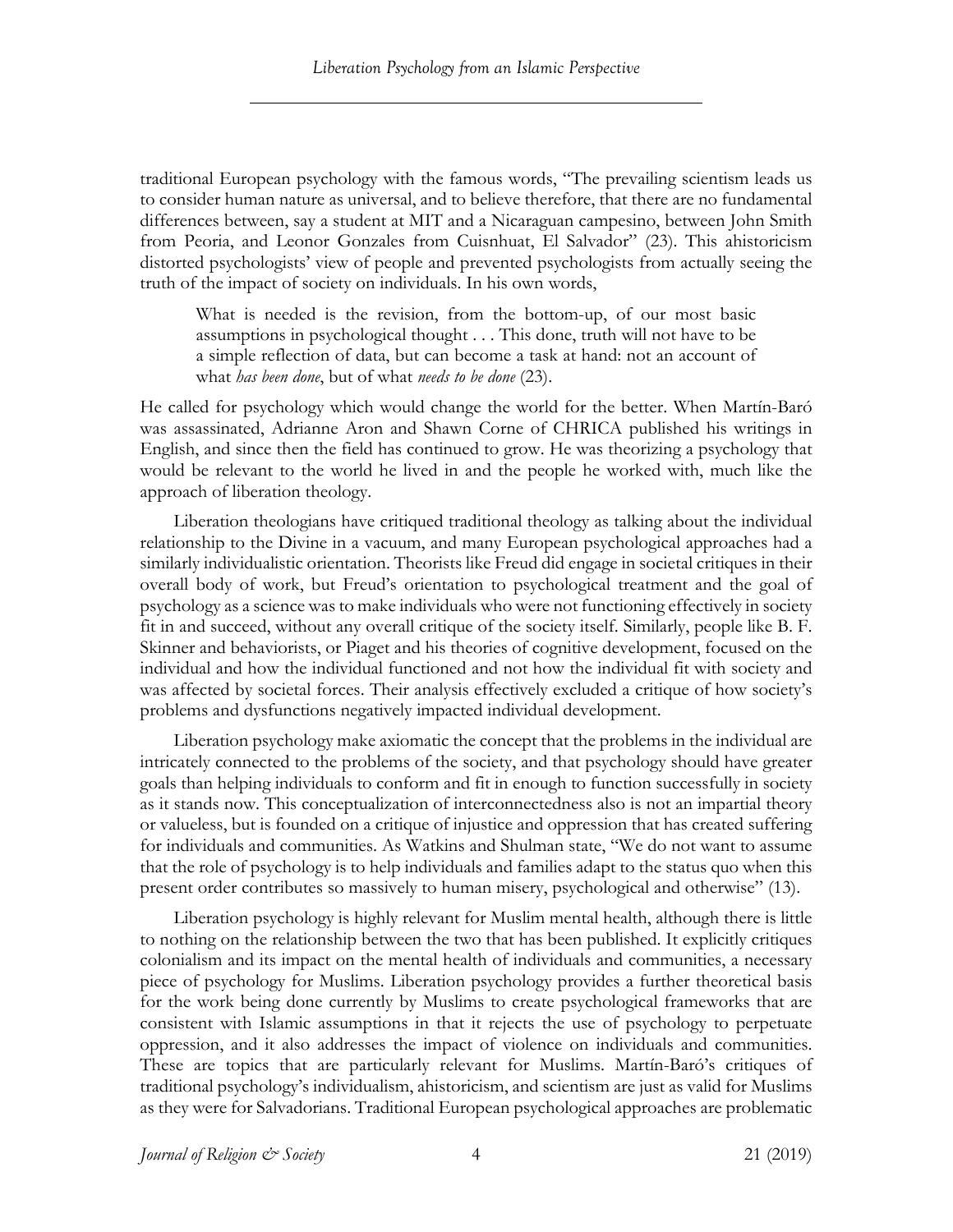for the reason that they tend to neglect an analysis of society, as well as the fact that they are often in conflict with fundamental Islamic assumptions such as the existence of the soul.

# *Dialogical Action and Critical Consciousness, and the Mental Health Jihad*

According to Paolo Freire, action is necessarily predicated on reflection, and this constitutes true speech. In *Pedagogy of the Oppressed*, he states: "Within the word we find two dimensions, reflection and action, in such radical interaction that if one is sacrificed – even in part – the other immediately suffers. There is no true word that is not at the same time a praxis. Thus, to speak a true word is to transform the world" (87). This combined work of action and reflection is praxis, a concept employed by Marxist thinkers such as Gramsci. Freire, in his pivotal work as an educator in Brazil, called for praxis to be founded on dialogical engagement and the development of critical consciousness.

Martín-Baró built off of liberation theology and Freire's work and called for a dialogical engagement with the world that would question the status quo and break with the dominant culture in the interest of creating a more just society (Watkins and Shulman). Watkins and Shulman describe his thinking, saying,

When individuals have been taught silence and accommodation by the institutions around them, the outcome is a sense of fatalism about life's conditions. The way things are seems inevitable. One's failure seems one's own fault. Desires for different ways of being in relation to oneself and others are crushed by a sense of oneself as powerless. The crucial question of liberation psychology, then, involves the transformation of fatalism into critical consciousness, an awakening of agency and the power to perform our roles differently, and a quickening of imaginations of desire (25).

The work of liberation psychology as framed by Martín-Baró and others following in his footsteps involves participatory dialogue and dialogical action expressed in a wide array of psychological modalities which call into question the status quo and envision a just future full of hope and possibility (Watkins and Shulman).

Part of the work of liberation psychology is a profound utopian vision of a world transformed by love and consciousness, where the current devastation of the environment and human communities has been overcome and replaced by sustainable practices and lifeaffirming ideologies. The concept of utopian vision is central to liberation theology and liberation theologians have cited the story of Exodus, saying that the liberation of the Israelites from slavery and their entrance into the Promised Land would never have been possible if they had not first had a vision of where they wanted to go. The concept of a Promised Land to which they were headed was a central piece of their decision to embark upon the journey away from the familiar land of Egypt into the desert. Similarly, liberation theology has always involved a hope for a future without oppression. Liberation psychology likewise is predicated on a utopian vision of what human society could be. As Watkins and Shulman state, "One finds orientation in one's wandering in the desert through utopic imagining, nourishing a capacity to believe in a better future" (36). In Martín-Baró's own words, the choice between traditional psychology and liberation psychology is "between accompanying and not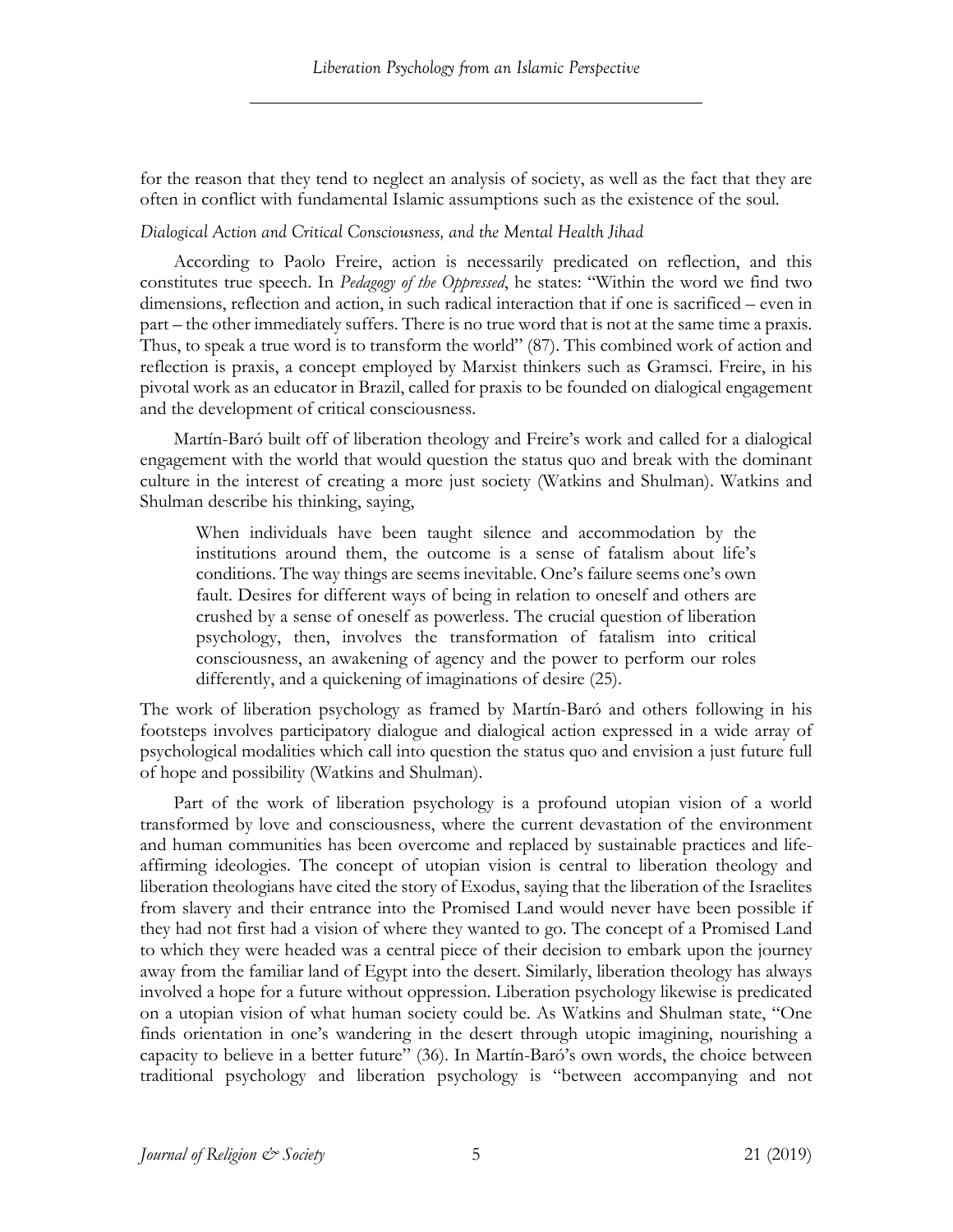accompanying the poor and oppressed majorities in their effort to emerge into history, in their struggle to constitute themselves as a new people in a new land" (46).

Dialogical engagement with society is central to how mental health practitioners frame this Exodus towards a just society. Dialogical engagement focuses on the development of critical consciousness in the tradition of Freire. In an Islamic context this involves speaking truth to power, reflection on how our religion supports a just society, and how the current climate of Islamophobia and, historically, colonialism and imperialism, and its accompanying ideology of Orientalism, oppose this future. Concretely, this commitment can be seen in organizations like Call to Islam which prioritized the praxis of liberation in dialogical engagement with apartheid in South Africa (Esack 1988).

In one way, this is the jihad of Muslims in mental health in a liberation psychology framework. The hadith of the Prophet Muhammad states that when asked, "What is the best jihad?" he responded, "A word of truth in front of a tyrannical ruler" (Elias). Muslims generally interpret the meaning of jihad, mentioned often in the Quran and Hadith, as "struggle" and as a spiritual effort (Saritoprak, Exline, and Stauner). A dialogical engagement with the world in support of Islam being beneficial to mental health then is jihad, or a spiritual struggle, and a duty of Muslims. It is speaking truth to power in the sense that these types of words and actions speak about how Islam is good for people who practice the religion and believe in its precepts and values in the face of those who argue that Islam is a toxic influence.

The mainstream media, and certain voices in academia, persistently portray Islam as a religion of terrorism and violence, oppressive to women, and pathologically incompatible with modernity (Falk; Harris; Khalaf; Mohr 2010; Said). Simultaneously, ample evidence exists that Islam is good for the mental health of individuals in a variety of ways (Abu-Ras, Ahmed, and Arfken; Dunkel, Davidson, and Qurashi; Hodge, Zidan, and Husain; Mohr 2017) and that Islam supports a wide array of positive health outcomes both mental and physical (Koenig and Shohaib). A utopian vision for Muslim mental health can prioritize faith in the vibrancy and viability of Islam as a contributing factor to individual and community wellness.

## *Concrete Implications of Justice-Oriented Islamic Psychology: Indigenous Psychology*

Part of this work for justice, according to Freire and Martín-Baró involves praxis that does not perpetuate structures of injustice. Liberation psychology from an Islamic perspective, then, involves working from psychological approaches and paradigms that are informed by indigenous cultural values and concepts. Seedat states, "psychology is another site of cultural imperialism and intellectual occupation." The assumption that the premises of European and North American psychological approaches are universally valid denies the validity and even presence of contradictory worldviews (Al-Faruqi; Seedat). Many Muslim mental health practitioners have been engaged in the work of theorizing an Islamic approach to psychology that reflects Islamic assumptions (Abu-Raiya; Badri; Haque, Khan, Keshavarzi, and Rothman; Rothman and Coyle; Skinner). For example, Robert Frager and his work on Transpersonal Psychology brings Sufi approaches to psychology to the forefront (Bektasoglu and Ulusoy). Other thinkers such as Awaad and Ali (2015, 2016) have written about early work in Islamic psychology, which predates European psychology by 1000 years, in their commentary on Al Balkhi. There is a significant amount of work emerging about the possibilities for and benefits of Islamically Integrated Psychotherapy (al-Karam). Understanding how Islamic approaches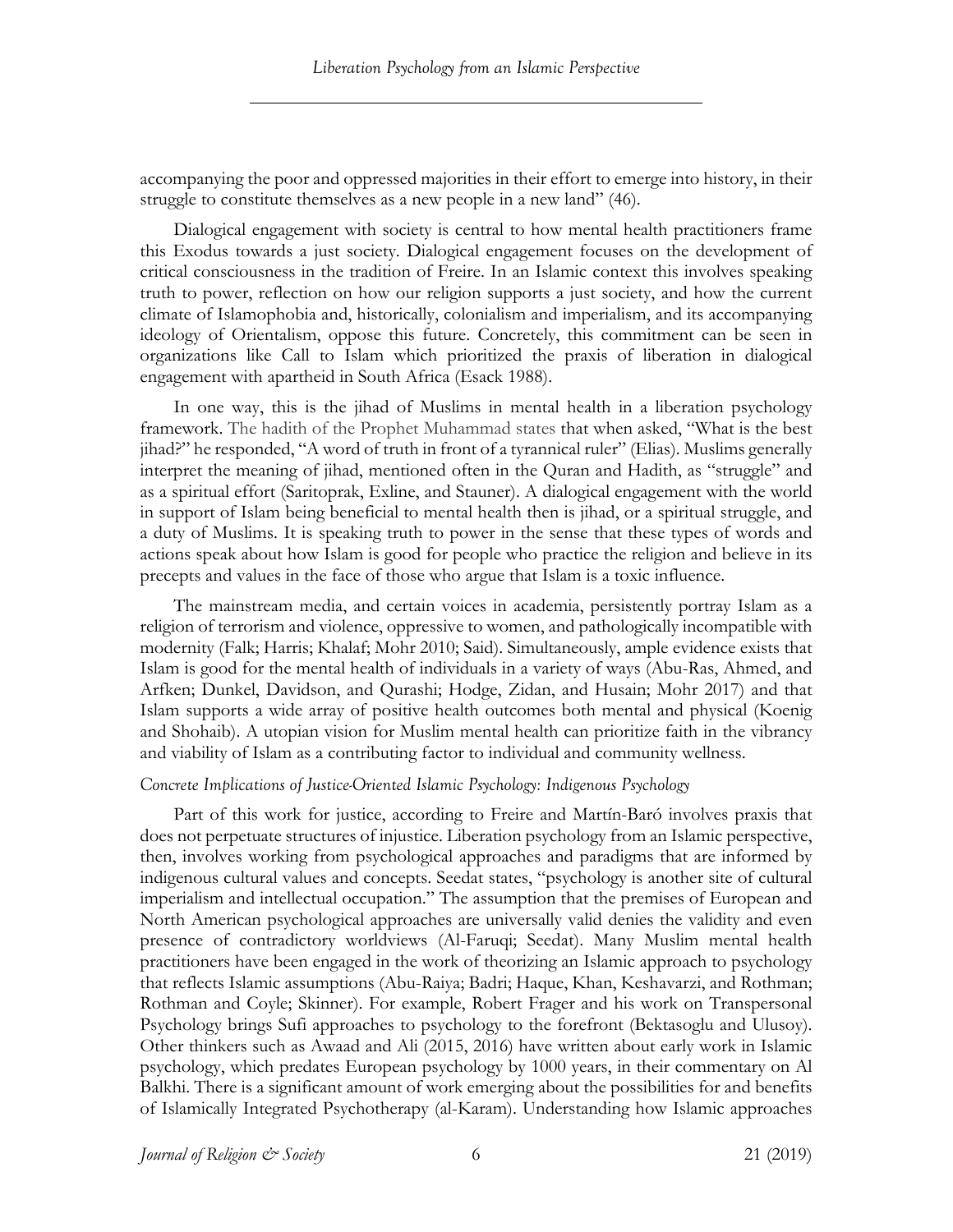can form the basis of psychological work with individuals is a part of the jihad of Muslim mental health. Questioning the assumptions of traditional European psychology, rethinking them, and developing psychological approaches that honor Muslims' worldviews is a necessary part of the work (Haque and Keshavarzi 2013, 2014; Haque, Khan, Keshavarzi, and Rothman).

Much of the work that is being done in Islamic psychology critiques Eurocentric conceptualizations of the self, drawing on Islamic conceptions of the human being in order to better treat individuals through psychotherapy (Abu-Raiya; Rothman and Coyle). Although this is incredibly important work that needs to be done, this paper draws very minimally on it and focuses instead on the macro issues of psychology – specifically, what the larger picture and vision is for mental health practices for Muslims, with Muslims, and by Muslims. One of the basic premises of liberation psychology is that psychological approaches that limit themselves to addressing wellness at the individual level fall short of the possibilities for psychology. Liberation psychology is based on the premise that psychology is not valueneutral, just as Western visions of the self were not created in a vacuum but are instead a product of a specific worldview that is actually hostile in many case to Islam and Muslims. In light of the veiled agendas and ends that Western psychology presupposes of scientism ((Martín-Baró; Quadir), colonialism (Seedat), sexism (Moane 2006, 2010), and global capitalist expansion (Hardt and Negri; Quadir; Reuther), another approach for psychology could focus on the *telos* of justice and societal transformation.

# *Tawhid and Islamic Psychology*

In an Islamic liberation psychology, conceptions of consciousness and the person that are based on Islamic principles also need to have their ultimate roots in the principle of *tawhid* (Al-Faruqi; Quadir), and the validity of all psychological approaches and concepts should be measured against the principle of *tawhid* (Younos). *Tawhid* is the principle that God is Absolutely One, independent of all others, and that all others are contingent upon God. God's unity is the basis for the overall unity of the entire creation and realm of human existence and human endeavor. According to the principle of *tawhid*, all things depend upon and find their existence in God. This is the basis for Islam for Muslims and the basis for reality, life, and truth.

As far as psychological approaches, psychological concepts that contradict *tawhid* fundamentally contradict Islamic principles and values and Muslims' way of being in the world. Islamic psychological approaches need to take seriously the concept of *tawhid* and work to by aligned with this basic principle. This makes the process of creating a coherent Islamic psychology essential so that materialistic approaches based on scientism do not define how Muslims approach the field of mental health (Younos). There are multiple implications of the principle of *tawhid* on psychology but two major ones are human rights and ecological justice.

# **Tawhidic Principle: Human Rights and Justice**

For an authentically Islamic approach to liberation psychology, just as specifically framing work in mental health as Muslims needs to come from approaches that affirm the strengths in our tradition, the overall conception of the human person needs to be consistent with Islamic values and with the goal of justice. Explicitly affirming and embracing the full humanity of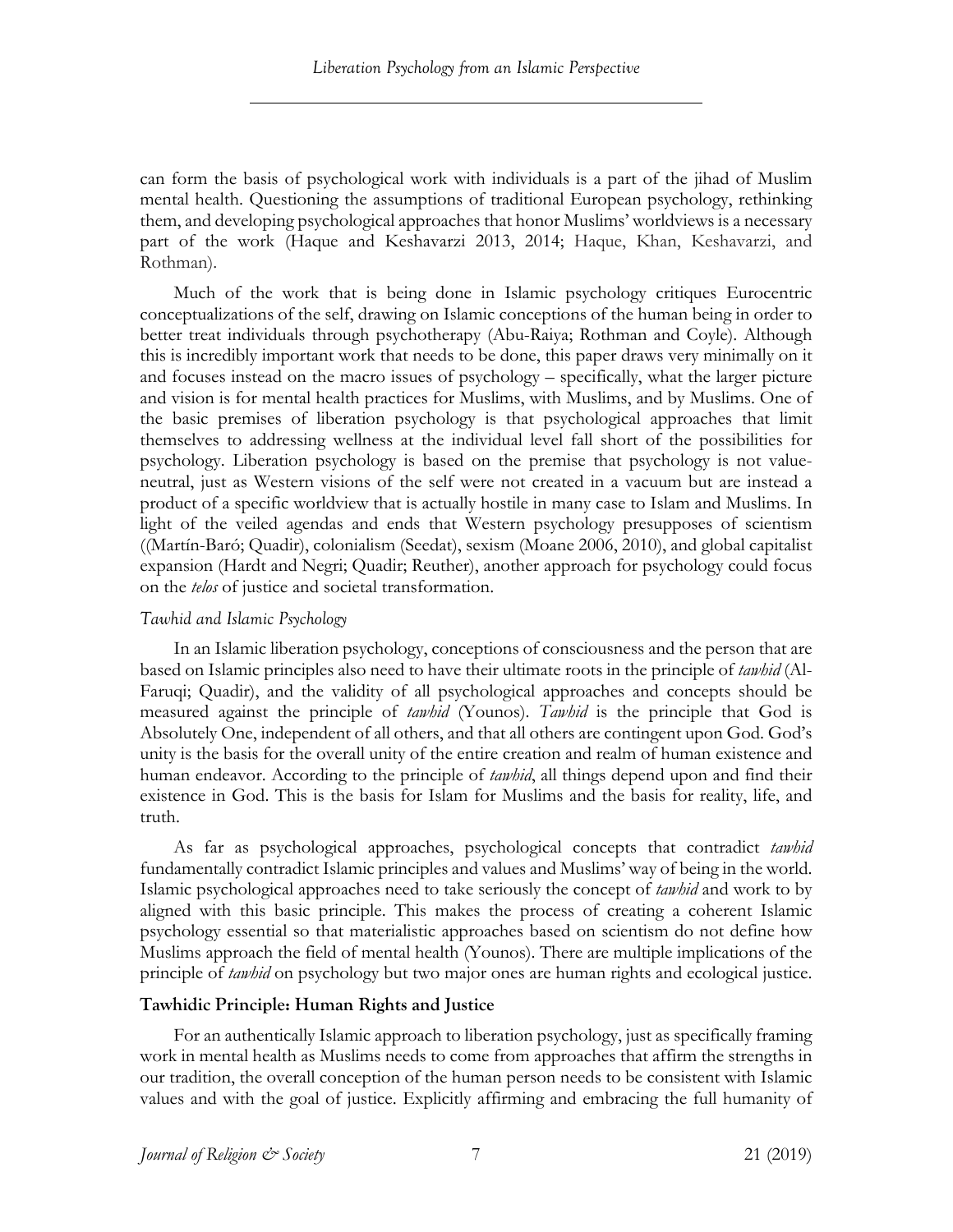women, the poor, people of color, and the LGBTQ community is a core piece of an Islamically informed liberation psychology.

## *Tawhidic Principle*

The unity of God and the subsequent contingent nature of all creation and humanity makes all human beings equal before the Absolute Transcendent Creator. In this sense, every person should have the right to live their life and self-actualize in the way that their individual conscience directs them, as no other person can rightly serve as a mediator between them and the Divine Unity. Al-Faruqi states about inclusivity:

All humans are one in the eye of Allah (SWT) except as their deeds distinguish them in moral virtue, in cultural or civilizational achievement. If these deeds are hampered because of preemptive, culturally limiting circumstances, it is a moral duty to alter and remove those culturally limiting circumstances in order to develop a new, healthy set of circumstances, which is always possible. The door to such alteration is never closed. On the other hand, where a person is judged because of these immutable characteristics, a mortal crime, namely, chauvinism, is committed. The implications of such a crime are ominous: both the unity of humanity and Divine unity are violated. Nothing is more odious to Allah (SWT) than shirk . . . and chauvinism implies nothing less than shirk (48).

For this reason, we are mandated as Muslims to embrace the diversity of the Muslim community, and the many voices and faces of Islam (Mohamed and Esack 2017; Younos). The fundamental goodness of people and of creation is part of the Islamic vision of humanity. While many Christian traditions view humanity as fallen and inherently sinful, the Islamic vision of human nature is that the original nature of human beings is good. Positive psychology and strength-based approaches then are highly relevant and consistent with Islamic conceptions of the self.

# *Concrete Implications of Tawhid for Inclusivity*

As mental health professionals, it is our moral duty to protect vulnerable groups in society. Advocating for people who are oppressed and marginalized is a central mandate of the codes of ethics for psychologists, social workers, and other mental health workers (APA; NASW). This professional duty is also consistent with Islamic values in that making the circumstances optimal for human beings to self-actualize is the ultimate goal of a healthy society.

The importance of *tawhid* for women's rights is the central point for many Muslim women writing on the topic of gender justice (Wadud 1999, 2006.) Amina Wadud's hermeneutic of *tawhid*, with which she approaches the Quran as a complete text and identifies overarching themes which determine the interpretation of all other utterances in the Quran, is guided by the identification of justice as a central principle of God's relationship to creation. What she terms the *tawhidic* principle as a hermeneutical approach is employed by other thinkers as well, notably Farid Esack and Scott Kugle in their work on human rights. The idea that there are hermeneutical principles which can guide the reading of the Quran and open up possibilities for feminisms which differ from traditional and more patriarchal readings of the tradition is almost universal among Muslim women writing on gender justice.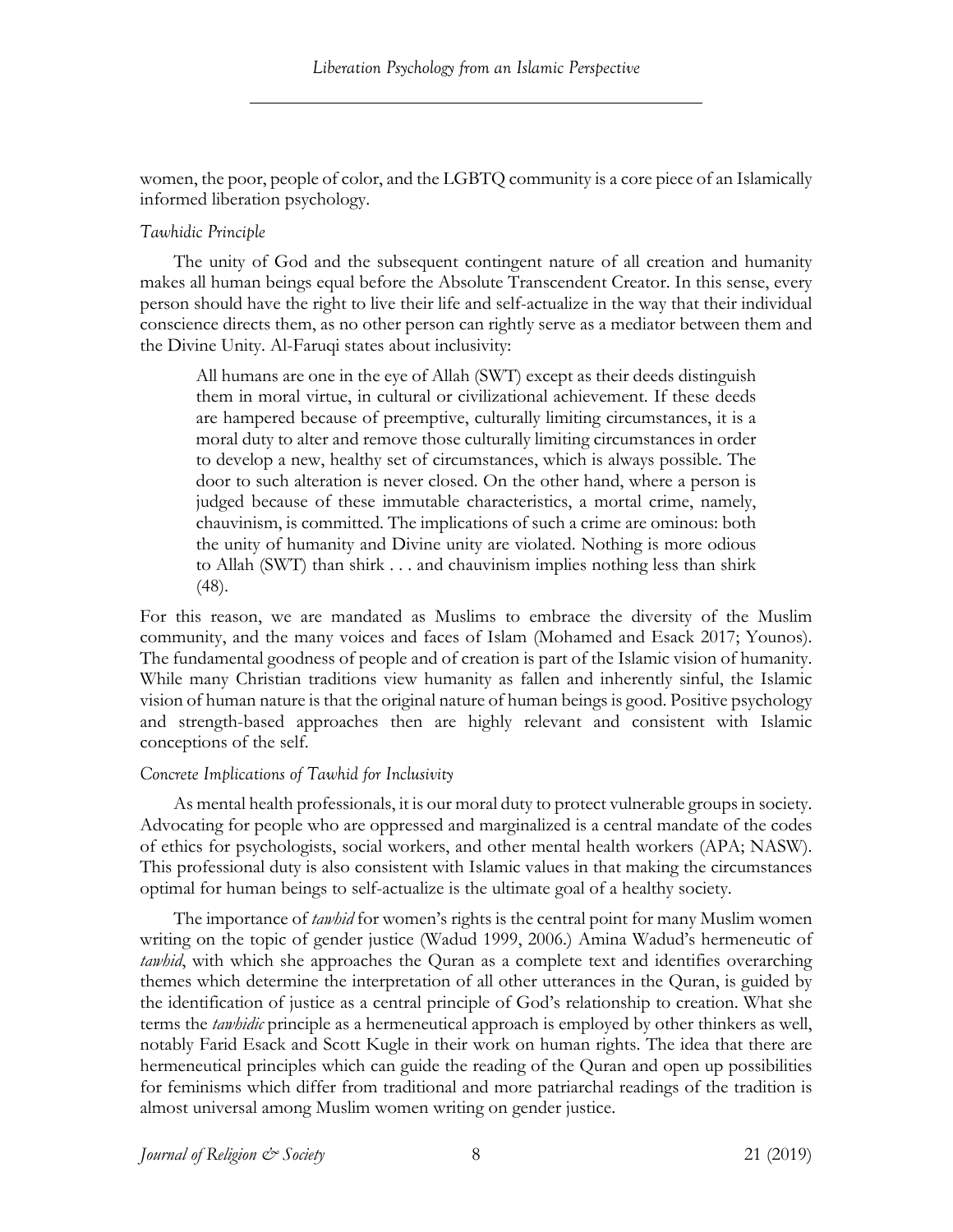There is a question at this point whether arguing that woman affirming interpretations of the Quran and advocating for LGBTQI rights is incompatible with Islam and proposing that *tawhid* be applied to support radical inclusivity is a willful misreading of the Islamic tradition based on wishful thinking, personal agendas that bear no relationship to Islam, and intellectual dishonesty (Habib). However, Islam as it is practiced is a product of people. Yes, the Quran is non-negotiable, but there is currently a huge movement globally for a progressive interpretation of Islam, for a world where the views of progressive Muslims are valued and set the standard for the way that Muslims and Muslim-majority states view major social issues. Muslims for Progressive Values is a particular example of this movement. Their website states, "Muslims for Progressive Values envisions a world that reflects Islam as a source of dignity, justice, compassion, and love for all." Concretely, supporting organizations like Muslims for Progressive Values is a way to put the professional mandate to protect oppressed populations into practice, because ultimately liberation psychology has to be personal, professional, and practical to be authentic.

Part of the critique of a radical inclusive reading of the Islamic texts and tradition that privileges the rights of both women and LGBTQI is that it is based on an imperial and colonial project to impose Western values and Western hegemony on Muslims and Muslim-majority countries (Mohr 2010; Mahomed and Esack). The construction of the Muslim Other, demonized for being backwards and opposed to gender justice, is well-documented. This construction is posed against an idealized liberal Western Subject who supports women's rights, LGBTQI rights, and gender justice. It is clear to anyone who really looks at this dualism that this is founded on myths of Western superiority and Oriental inferiority that promote the extension of empire (Mahomed and Esack) and that it denies both the history of the Islamic world and the Western world.

It is important to clarify, then, that furthering the agenda of Islamophobes who decry Muslim homophobia as anti-modernity and anti-democracy and conveniently forget the history of European and North American homophobia is not the goal of this critique. The ways in which Islamophobia and homonationalism have worked together to further marginalize Muslims of all sexual orientations and genders is documented (Mahomed and Esack). However, highly credible Muslim intellectuals who are at the forefront of the critique of colonial agendas and engaged in active resistance to empire support the call for a stance on homosexuality and women's rights that prioritizes justice (Mahomed and Esack) The call for tolerance has gone out in statements such as the Orlando Statement, and the exhortation for active support of LGBTQI people from Reza Aslan and Hasan Minhaj in their "Open Letter to Muslims on Same-Sex Marriage."

As Muslims working in psychology, then, applying *tawhid*, working from a liberation psychology orientation, means honoring the experiences of women, LGBTQI people, and all people. This imperative mirrors our professional codes of ethics and is an essential piece of doing psychology with the *telos* of justice. Human rights are a critical part of social justice, if not arguably the core piece of social justice. Thus, for an Islamic psychology to be a liberation psychology, it must include an emphasis on human rights.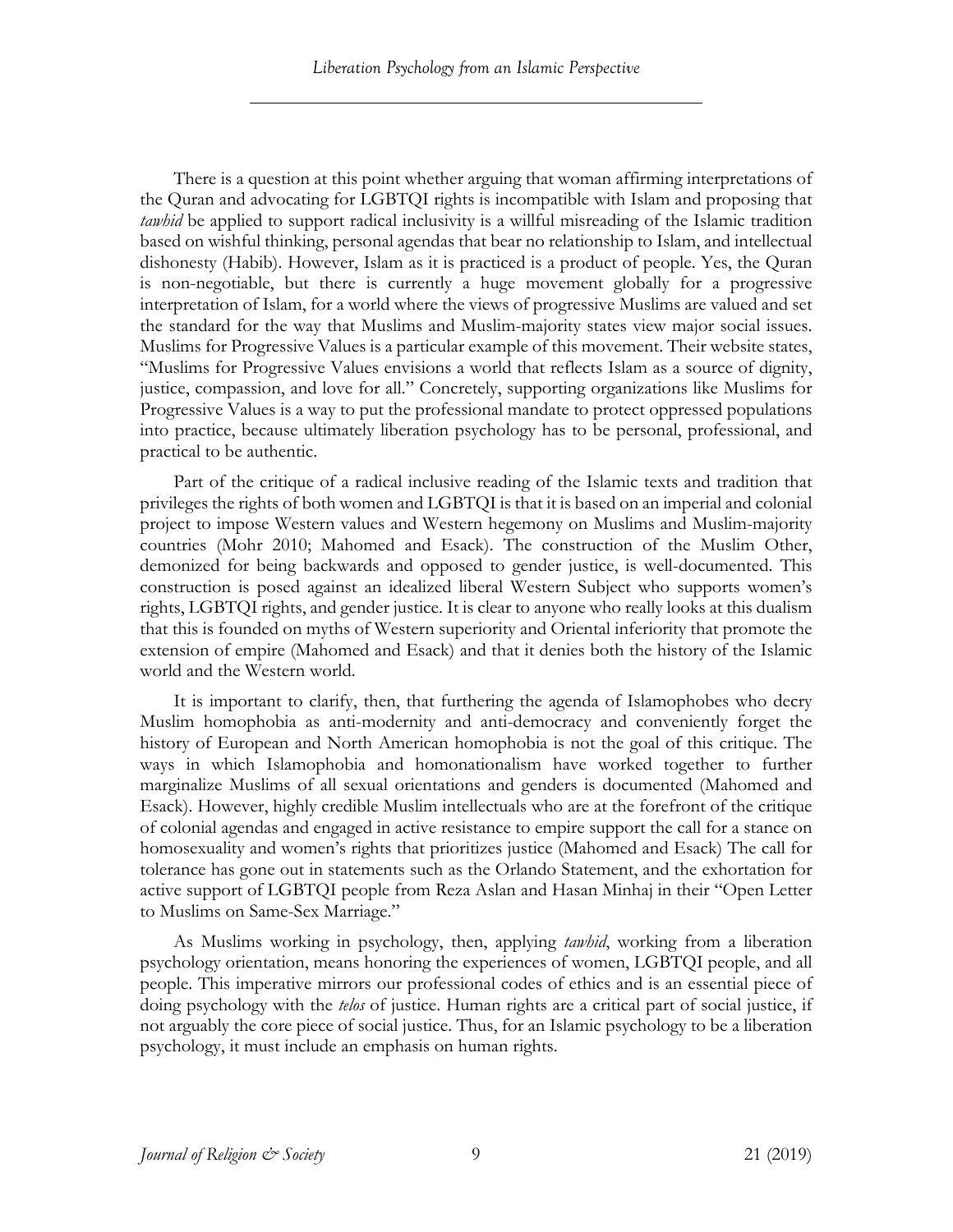# **Environmental Justice and Eco-liberation Psychology**

Another component of an Islamically informed liberation psychology would involve bringing our tradition to bear on the personal and community relationship to the environment, and working for environmental justice as a mental health issue. Islam is a holistic religion. The concept of *tawhid*, of God's unity, mandates that all things exist in dependence on God and find their fulfillment and end in God. The purposefulness of the universe is a basic fact of the Islamic worldview. For this reason, separating mental health from the human relationship to the environment contradicts basic tenets about human existence and the meaning of human life.

The Quran teaches that human beings are vice-regents, or *khalifah* of the earth and that the creation is given to humanity as a trust, or *amanah*. This relationship of human beings to the earth as custodians of the trust of creation is intimately connected to the Islamic view of the nature of human existence and fundamentally oriented around the vision of a just world that is so central to Islam. Al-Faruqi states,

First, humans should transform creation into the Divine patterns, i.e., to rearrange its materials so as to make them fully and beneficially serve human needs, which are material (food, shelter, comfort, procreation) as well as moral, intellectual, and esthetic. Second, in the very act of transforming creation, humans need to give substance to ethical values by choosing to enter into those acts of transformation in an ethical way, i.e., in a way that fulfills the requirements of devotion to Allah (SWT) and justice to mankind. . . . Allah (SWT) commands all this to be done and declares it to be the very reason for His creation of the world. The Divine ulterior motive in all this is that humans may realize their highest will and prove themselves ethically worthy by doing it. They can do so by entering into their ordinary routines of action for His sake and by maintaining the balance of justice throughout their actions (44- 45).

This just relationship between humanity and creation involves the air, land, and water. It involves all the creatures of the earth. It connects all people and human communities to each other. It is the central fact of life: right relationship to God through right relationship to creation. The violation of this right relationship, then, is a central piece of human malaise in our current world. Related to the holistic perception of the meaning of the purpose of human existence, one can connect the fatalism, depression, and rampant self-destruction in the human community to environmental problems.

This is a central principle of liberation psychology: individual wellness is intricately connected to the environmental crisis. For example, the destruction of the environment has been argued by some as the explanation for the epidemic proportions of the drug addiction problem. According to data, over 300,000 people have died in the United States since the year 2000 as a result of opioid drug overdoses. President Trump has declared it a Public Health Emergency (The White House). Part of the explanation for this epidemic is the overwhelming despair that individuals are experiencing as a result of the devastation of our natural world and the threat of the end of life as we know it on Earth. Take for example the famous rat park experiment, where rats in cages that have abundant room, vegetation, and space for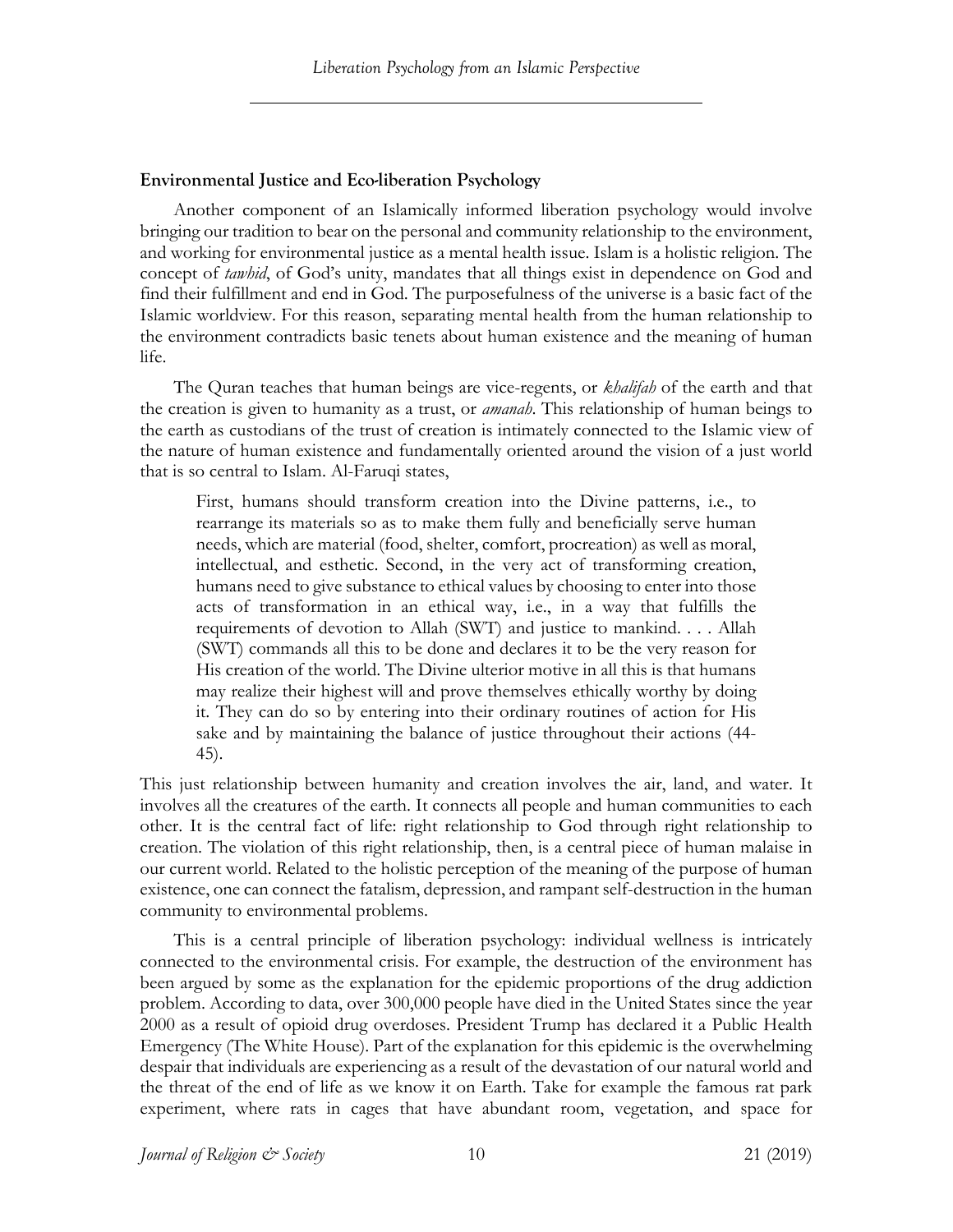entertainment and socialization, did not use drugs that were readily available, contrasted with rats in cramped cages where they used drugs to the point of overdosing. This experiment supports the theory that the walls closing in on us from environmental devastation are contributing to the rampant problem of addiction (Brookings; Mate).

There is no question that the environmental crisis is a mental health issue in multiple ways. One way in which it is a mental health issue is the overwhelming greed which has created the crisis in the first place and the psychological orientation to nature which has given rise to this unchecked and unquestioned greed. Most environmentalists cite unchecked human greed as the cause for the environmental crisis, including prominent Muslim intellectuals such as Seyyed Hossein Nasr (Quadir). Out of control human consumption of the natural world and natural resources has created an unjust relationship between humanity and nature, and it has damaged everyone and everything in the process. Fundamentally, the perpetuation of oppressive relationships, men against women, rich against poor, light against dark, in complete contradiction to the principle of *tawhid*, forms the foundation of the destruction of nature (Ruether 1995).

## *Concrete Possibilities for an Islamic Eco-liberation Psychology*

In terms of Islamically oriented liberation psychology, the role of the *aql*, or intellect, is critical for Muslims to question and remove themselves from this societal trend. Consequently, Islamically informed psychotherapeutic approaches could play a role in propelling the Muslim community to an even greater and more involved stance on environmental issues. Kesharvarzi and Khan have proposed a psychotherapeutic orientation which involves taming the *nafs*, or self-indulgent and self-destructive impulses, following on Al-Ghazzali's conception of psychological health. This necessarily involves a component of creating the awareness of right and wrong on an intellectual level, the *aql*, in order to guide the work of correcting the *nafs*.

There is a strong tradition of psychological approaches which outright reject neutrality as a stance or even a possibility in psychology (Martín-Baró). Critical Race Theory and feminist theory have both formed the basis for psychological approaches that base their analysis of human experience and the subsequent engagement of a therapist with individuals, families, and society, on a conscious orientation to racial justice or gender justice (Moane 2010). Islamically, Muslim mental health professionals in this tradition can consider the possibility of orienting work in psychology to include environmental justice organizationally, and in therapeutic and clinical work.

Martín-Baró critiqued explicitly the psychological perspective of hedonism and its assumptions that all human behavior can be explained as "a quest for pleasure or satisfaction" and questioned, "does this not blind us to a different way of being human, or at least to a different, but equally real facet of being human?" (22). He stated that he believed this explanation of human motivation, which integrated hedonism as a structural assumption in the theoretical framework of psychology, was "in fact a concession to the profit motive that underlies the capitalist system and as such, an attribution to human nature of something that has to do with the functioning of a particular socioeconomic system" (22).

For Islam, a simple lifestyle in harmony with the environment is required. Correcting greed generally, beyond merely steps such as reducing the consumption of animal products, is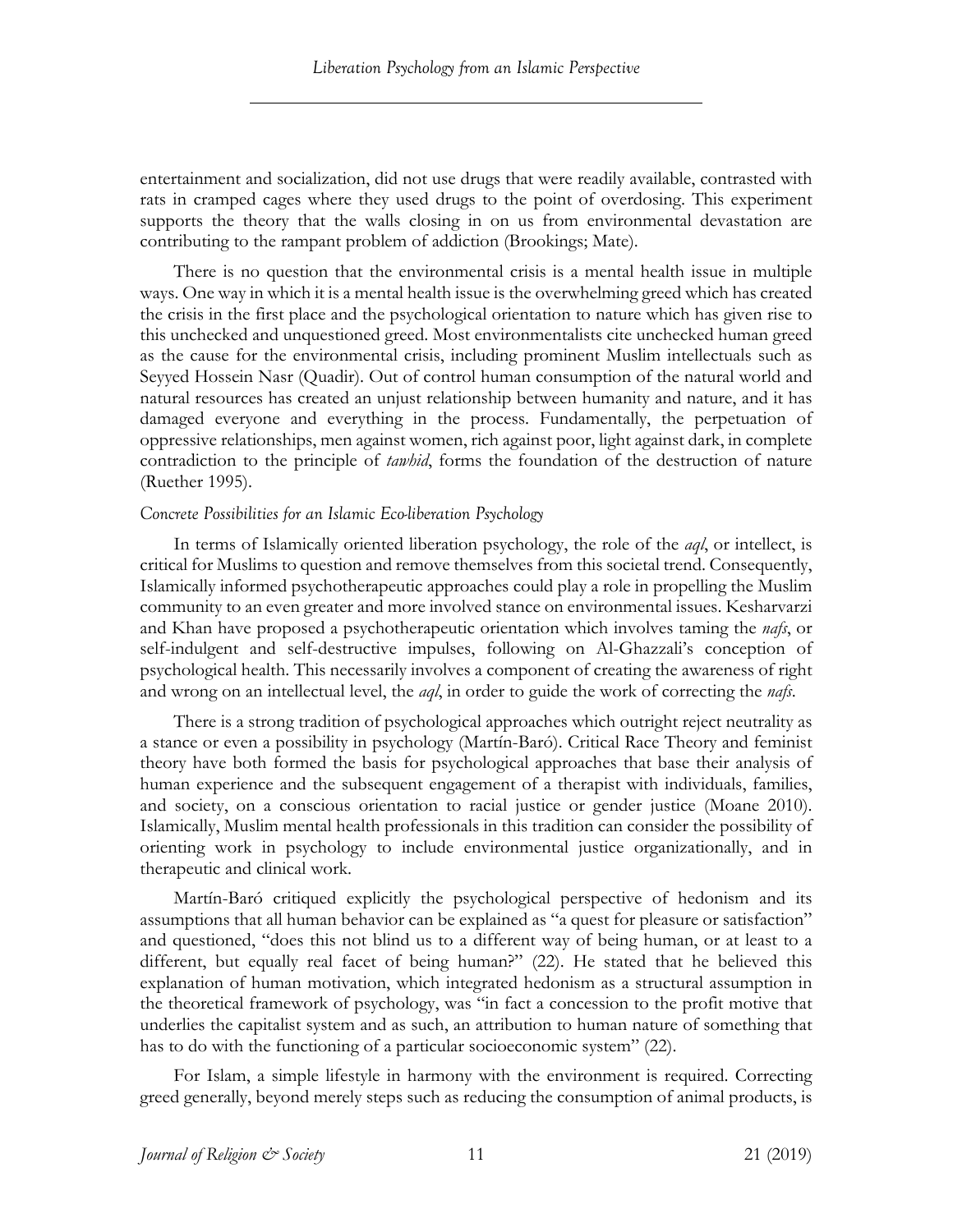consistent with the Sunnah. The Prophet lived in a very simple and humble way, and there are multiple sources, including the lives of the Muslim scholars so important in the Islamic tradition, which refute extravagant lifestyle choices as sinful.

Liberation psychology proposes engaging with individuals and the world in a process of raising critical consciousness through dialogical engagement with the world. Due to the negative impact of the environment on individuals, from fatalism and despair to drugaddiction, and the fact that greed and waste are forbidden in Islam, it is a logical next step to include environmental justice as a piece of an Islamically informed liberation psychology. Watkins and Shulman state, "Given the sway of individualism, the breaking of human-nature connections have only recently been thematized as injurious to individuals, communities, and to the environment" (220). They go on to describe the multiple impacts of economic injustice that have damaged the poor and the human community generally. They state, "liberation psychologies must also be eco-liberation psychologies that attend to the mutual interdependence of the natural and built environments, animals, and humans" (221). This perspective can be wholeheartedly affirmed as consistent with Islam and with Islamic approaches to psychology.

## **Psychologies of Violence**

The work to construct a coherent set of values derived from liberation psychology and from an Islamic perspective can include an analysis of the role of violence in the Muslim community world-wide today. In the sense of *tawhid* and unity, it is clear that violence must be addressed in any holistic approach to Muslim mental health as it is so widely prevalent in the issues of the Muslim community.

At first glance there is an easy and trite response, often suggested by Western non-Muslims, that Muslims should begin to preach non-violence and particularly focus on the problem of individuals who are Muslim and engaged in violent acts that go against the Islamic tradition. However, this response accepts multiple assumptions about the relationship of the United States to Muslim-majority countries, and to Muslims generally, that include Islamophobic demonizations of Muslims as the enemies of democracy. The colonial dialectic that has posed the civilized European or Westerner in the face of the barbarous Oriental, African, and Asian Other needs to be countered before any coherent attempts can be made at theorizing a new alternative to violence (Hardt and Negri). People like Malcom X and Frantz Fanon both saw this truth and articulated it clearly to the benefit of the revolutionary movements of their times. Since the end of the Cold War, the U.S. media and government policy have framed Muslim-majority countries, and Muslims generally, as the pre-eminent threat to world peace (Bazian). This depiction of Muslims has provided justification for multiple wars. Assuming that we as Muslims should respond to violence in the world by preaching non-violence accepts the assumptions that violence perpetrated by Muslims is a significant political or social problem without reference to state terrorism in the interests of the U.S. Empire. There is a need for a counter-narrative.

The intensely Islamophobic narrative created by equating Islam with violence and terrorism has had immense negative effects on Muslims around the world. As Majzoub and Fatmi state, "Muslims have watched Western media and political influences essentially claim ownership over their narrative, such as completely redefining the word 'Islamist' to refer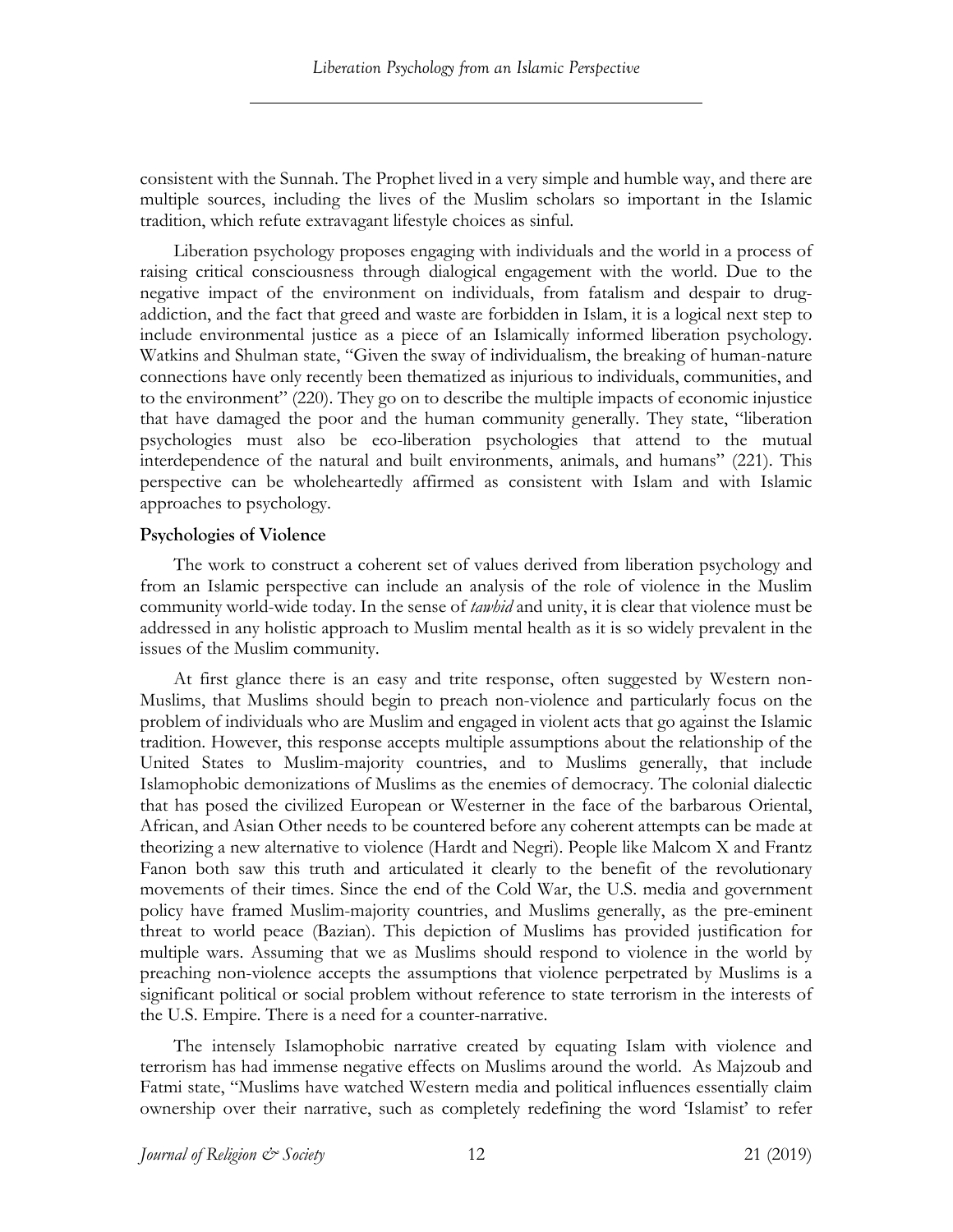almost exclusively to militants overseas claiming to be Muslims" (193). The direct impact of the narrative of Islam as a violent religion that supports terrorism affects children, adolescents, and adults, negatively impacting mental health outcomes. Additionally, Islamophobia affects mental health clinicians and medical professionals by making patients fear them because they are Muslim. The increase in hate crimes, and the general discrimination Muslims face as a result of Islamophobia have vast negative mental health consequences. (Moffic, Peteet, Hankir, and Awaad).

Simply preaching non-violence to and for Muslims supports the dominant Islamophobic narrative about the Muslim community. Potentially, a better response is to contextualize violence and the current framework of the War on Terror in terms of Just War Theory and to actively work to turn the focus of the current conversation towards addressing both state sponsored terrorism and white nationalism. These sources of terrorism remain largely unaddressed. While this in a sense this supports the so-called Just Wars of the Global Police State (Hardt and Negri), refocusing the military and police efforts globally would be a first step towards changing the policy of using force as a way to further political agendas of Islamophobes. Again, it could be argued that we should just preach simple nonviolence, disarmament, and an end to war. Redirecting the war machine of the empire that has focused its efforts on Islam as an enemy does not solve the problem of the over-militarization of nations or international political affairs. However, it would at least potentially create more balance while people of good conscience work for a more peaceful world.

An integral piece of this reframing of the current conversation about and engagement with violence involves recovering from historical amnesia about colonialism and imperialism and its subsequent destruction of Muslims and Muslim-majority countries. Recovering historical memory has been an integral part of liberation psychology from its beginnings with Martín-Baró (Chávez, Fernandez, Hipolito-Delgado, and Rivera) and continues to be a central piece of its work (Watkins & Shulman).

#### *Concrete Applications*

With all this in mind, the work of Muslims in mental health involves continuing to challenge narratives that link Islam to terrorism and violence and ignore the political origins of violence and the role of the U.S. and Europe in destabilizing Africa and the Middle East. This includes rejecting pathologies of bystanding such as preoccupations with personal success at the expense of others, obsessive-compulsive rehearsals of violence in our media, and the psychic numbing that comes from turning a blind eye to vast amounts of tragedy and human suffering (Watkins and Shulman).

Much attention has been given in this debate nationally to the government program known as the Countering Violent Extremism Task Force through Homeland Security. Of the 67 organizations listed as terrorist organizations, 58 are Muslim groups (U.S. Department of State). Neither the International Klu Klux Klan, nor any other of hundreds of white nationalist groups are listed. The few organizations listed beyond Muslim groups are predominantly Irish and communist, and number less than 10. This is in spite of the fact that the majority of terrorist acts in the United States in recent years have been committed by white, right-wing men (Hasan; Williams). The tension between complicity in what is effectively a War on Islam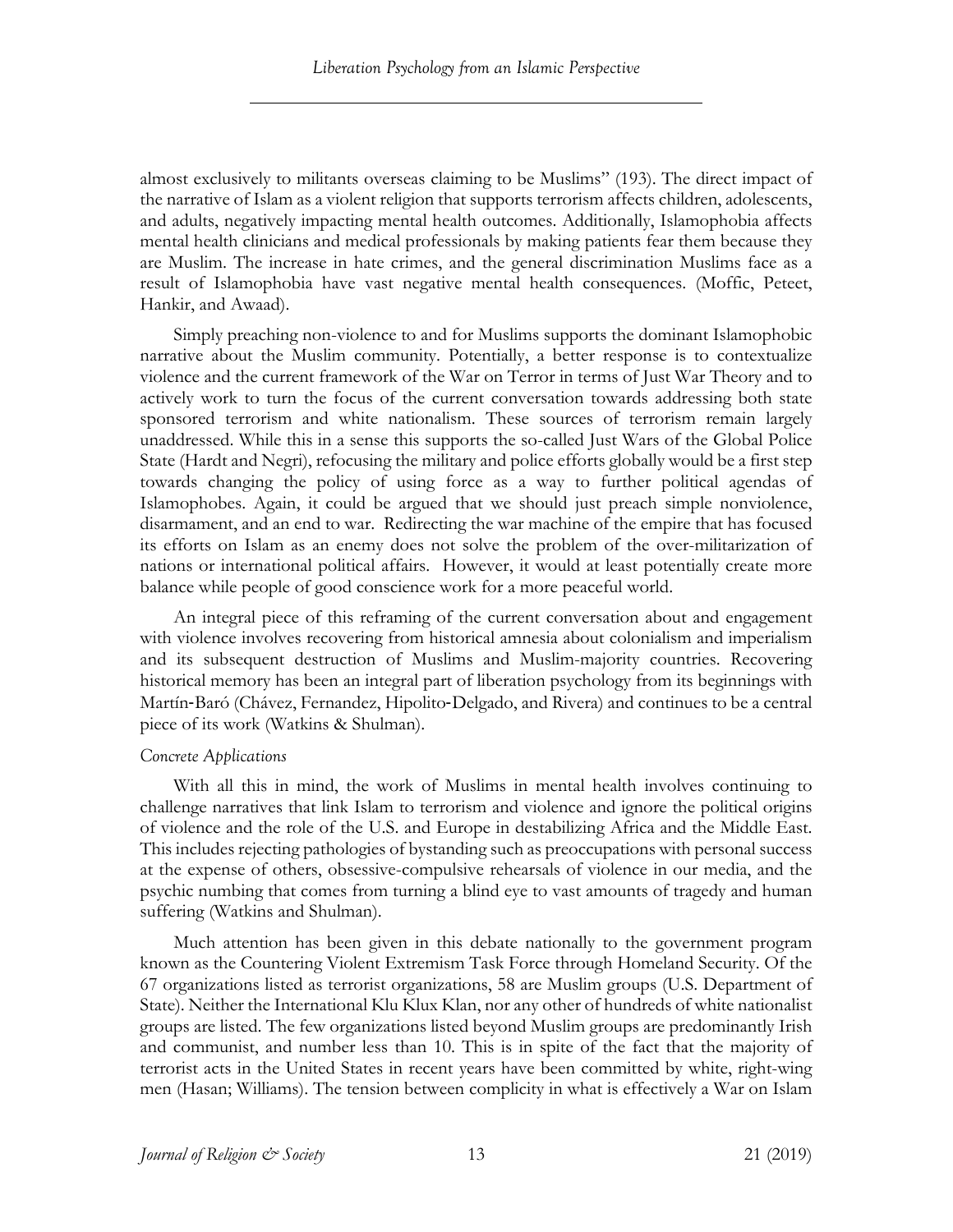by accepting funding or ideological frames from the CVE program and the ability to object to the imbalanced and biased focus on Muslims as a violent threat remains a contradiction. There is a choice between critiquing the violence perpetrated by Muslims in a way that contributes to the War on Islam or critiquing the approach that the U.S. Government is taking to the War on Terror. Advocating for a true War on Terror where far-right terrorists are a primary focus of the Department of Homeland Security could do more justice to the true nature of the terrorist threats to individuals and the world.

Why is this a question for liberation psychology? Because the mutilation of Muslims' selfimage through the portrayal of the media and Islamophobic attacks on Muslims are a primary mental health problem for Muslims (Alemi et al.; Samari; Samari, Alcalá, and Sharif; Sirgy, Joshanloo, and Bosnjak). Additionally, state sponsored terrorism contributes to the devastation of Muslims globally, for example, through the wholesale destruction of the entire country of Iraq, the subsequent destabilization of the region, and the decimation of the country of Syria. Addressing violence against Muslims, both psychic and physical, due to Islamophobia continues to be a high priority for our community and addressing violence in ways that do not further harm individuals is critical.

Martín-Baró described three urgent tasks for liberation psychology: the recovery of historical memory, de-ideologizing everyday experience, and utilizing the people's virtues. These three tasks are just as urgent for mental health practitioners today as they were in Martín-Baró's time. The recovering of historical memory, says Martín-Baró, "supposes the reconstruction of models of identification that, instead of chaining and caging the people, open up the horizon for them, toward their liberation and fulfillment" (30). Rejecting the narrative that Muslims are a violent problem for human society, and instead pointing out all the times when Muslims are speaking out for justice, and the deep affinity Islam as a religion has for social justice, is a key piece of this. De-ideologizing everyday experience also involves rejecting this narrative. As Martín-Baró said, "We know that knowledge is a social construction. Our countries live burdened by the lie of a prevailing discourse that denies, ignores, or disguises essential aspects of reality" (31). The portrayal of all Muslims as bearded, homophobic, misogynistic, terrorists is a huge distortion of reality and contributes to the oppression of Muslims globally in society, as well as tending to contribute to distortions of Muslims' self-image. Again, this is the issue of developing a counter-narrative. Finally, in utilizing the people's virtues, just as Martín-Baró talked about the Salvadorians with whom he worked, we need to continue the ongoing work to re-claim the narrative about Muslims as advocates for the environment, social justice, and peace.

# *The Role of Non-Violence*

In spite of a reluctance to use the words "non-violence" out of concern that it will support Islamophobic conceptualizations of Muslims and Muslim-majority countries as a violent threat, the resistances named in this article are non-violent practices. Liberation psychology, as conceptualized by thinkers like Alsup, has at its core a non-violent ideology of love. This is connected to activists like Dr. Martin Luther King and Mahatma Gandhi and other prominent social activists who have worked for social change through love and spiritual methods. The call to transform society ultimately has to be based on an ethic of love and care according to thinkers like King and Gandhi. In terms of Islamic approaches to liberation psychology, its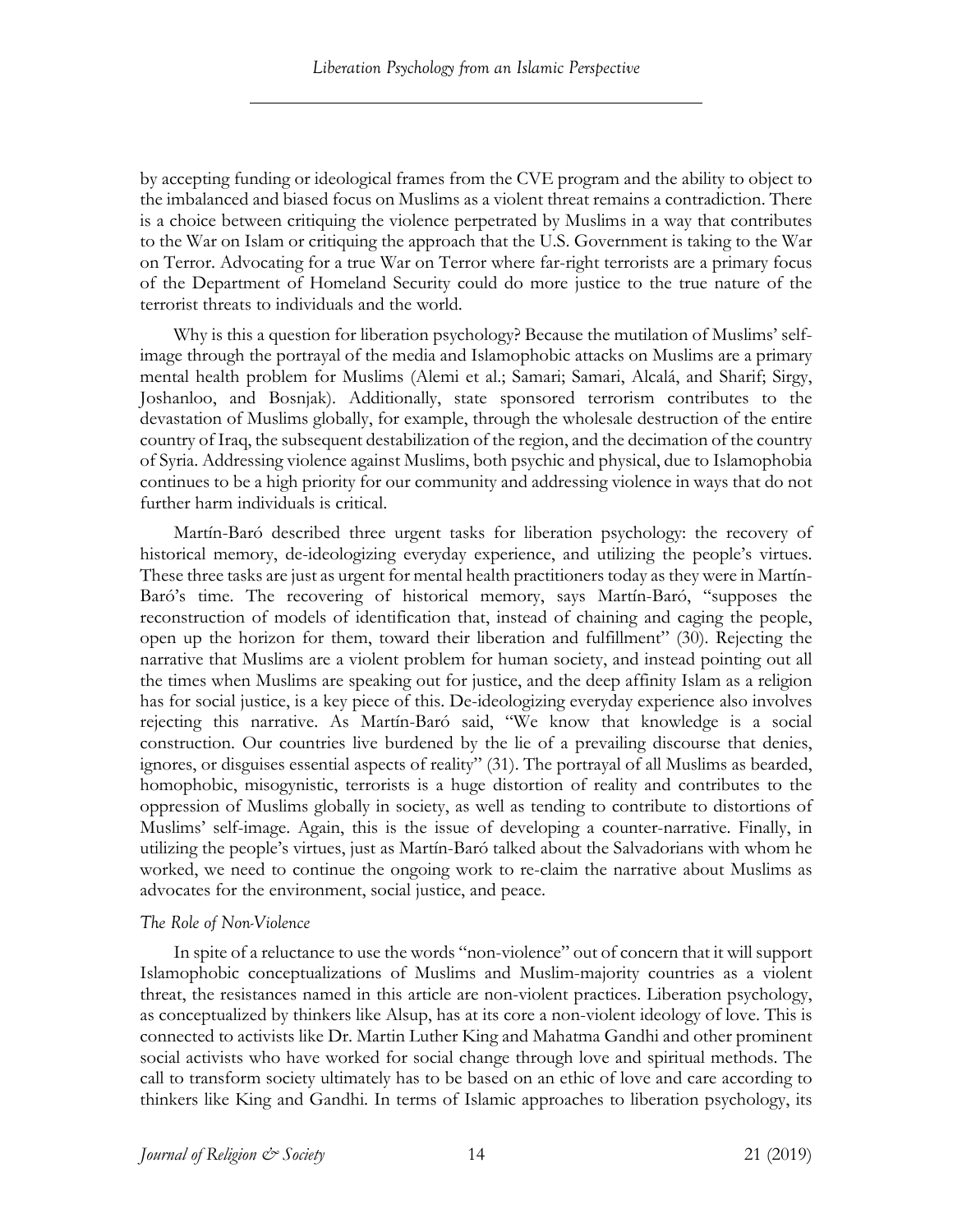methods are non-violent, though the dialogue about violence cannot be simplified to merely this fact – the history and perception of violence (its narrative) also needs to be addressed.

## **Solutions, Directions, and Ideas for Action**

Resisting empire and the psychological impact of the hegemony of corporate capitalism, its accompanying environmental devastation, and the despair and destruction of the majority of society is the work of liberation psychology. Potentially, a significant revolution and transition of power to the multitude could occur through a mass exodus by the multitude from societal manifestations of empire that individuals experience on a day to day basis (Bowring). This exodus is possible as the route to and result of individual and community wellness.

The concept of utopian vision and exodus from systemic problems through changing personal and community behavior in place is not new. It has been put forth many times by people working with concepts of liberation across the world and over the course of time. Currently, there are many people working on this concept such as the AdBusters campaigns, or One Billion Rising, just to name two. Particularly a vision of exodus from oppression to a better future has been proposed by liberation theology as far back as the 1960s. The current situation within the United States with a government that has withdrawn us from the historic Paris climate agreement and the U.N. Human Rights Council make this an attractive and hopeful concept. Additionally, the U.S. is one of a very few countries that has not ratified the International Women's Bill of Rights; it has been ratified by 185 nations including Saudia Arabia and Afghanistan. We as U.S. citizens of good conscience cannot necessarily leave our homes to effect change, and arguably this is not even the most effective route. If we as the citizens of the U.S. and of the world decide to leave behind the rules, standards, and practices that contribute to the oppression of individuals, communities, nations, and the planet itself, it is possible we can create movement in the problems we face as a human community. This approach, it must be stated, will not be equally possible for all people in all contexts. It specifically is a suggestion for people in countries where there are a sufficient amount of resources and opportunities to make decisions and choices about how one participates in society.

The idea of building a movement to "leave in place" by a collective grassroots refusal to participate in oppression is consistent with and builds on the Occupy movement. It is essentially an anarchist approach, somewhat like Occupy, as discussed by Chomsky. It "permits being political outside of the red-and-blue confines of what is normally considered 'political' in the United States" (ix). It has the beauty of not needing any leaders, or governing bodies, or committees. It would be based on participatory collective action with a bottom-up reorganizing of society on a more just basis. We can free ourselves with our own action. We do not need to beg corporations or the government for help or permission. In a sense this is the goal of liberation psychology: to create free and conscious people and societies able to act to transform the world. Liberation psychology, and the concept of "leaving in place," of mass exodus, is an opening to a better future, as Freire says, to "a world in which it will be easier to love" (quoted in Watkins and Shulman: 27).

An exodus has already been proposed on a grass-roots level. The choice to shop locally, reduce one's carbon foot-print, eat lower on the food chain, offer support for inclusivity and diversity, counter narratives to Islamophobia, are all choices to exit the domain of the empire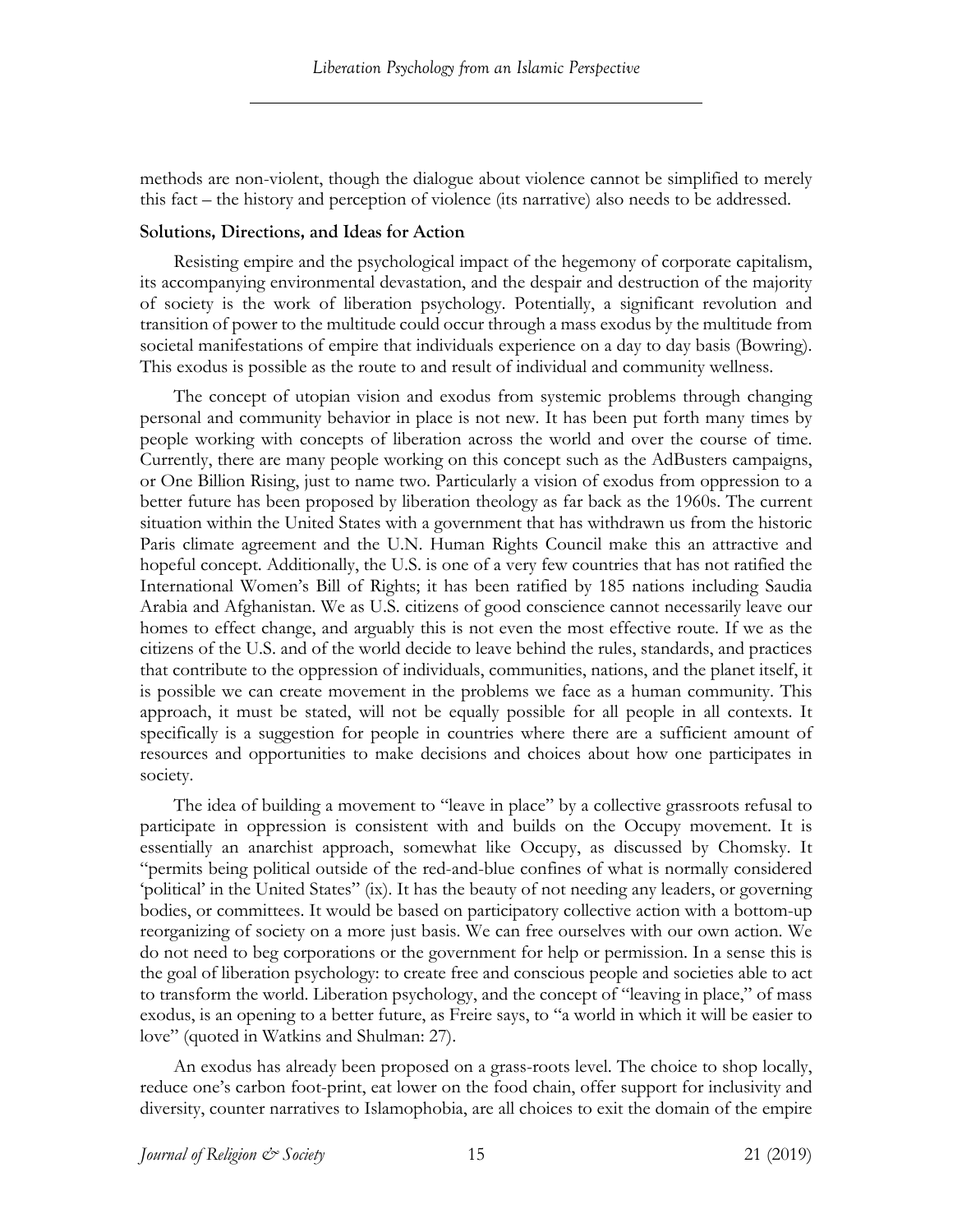in favor of a society that envisions sustainability and a future for all persons. Each of the above pieces of liberation psychology that have been discussed involve proposals for implementation in a Muslim mental health setting, but they are relevant for all mental health practitioners. Framing mental health work in relationship to Islamic concepts has concrete applications that have been mentioned above in reference to each of the major domains discussed. However, this article barely scratches the surface of the possibilities of an Islamic liberation psychology and there are many possibilities for a liberation psychology approach generally. It is the hope of this article that as the conversation on liberation psychology and Muslim mental health grows, many more concrete possibilities will unfold that far outpace the few interventions mentioned above.

## **Acknowledgments**

The author wishes to acknowledge the Institute of Muslim Mental Health for allowing this paper to be presented at the 11th Annual Muslim Mental Health Conference, and Dr. Hamada Hamid and Maschal Mohiuddin, in particular, for publishing the ideas about working for Muslim mental health as jihad on the Bridges blog.

# **Bibliography**

Abu-Raiya, H.

- 2012 "Towards a Systematic Qur'anic Theory of Personality." *Mental Health, Religion & Culture* 15, 3: 217-33.
- Abu-Ras, W., S. Ahmed, and C. Arfken
	- 2010 "Alcohol Use among U.S. Muslim College Students: Risk and Protective Factors." *Journal of Ethnicity in Substance Abuse* 9, 3: 206-20.

Alemi, Q., H. Siddiq, K. Baek, H. Sana, C. Stempel, N. Aziz, and S. Montgomery

2017 "Effect of Perceived Discrimination on Depressive Symptoms in 1st- and 2nd-Generation Afghan-Americans." *Journal of Primary Prevention* 38, 6: 613-26.

# Al-Faruqi, I.

1986 *Islamization of Knowledge. General Principles and Work Plan*. Herndon: International Institute of Islamic Thought. Available online at https://www.muslimlibrary.com/dl/books/English\_Islamization\_of\_Knowledge\_General\_Princi ples\_and\_Work\_Plan.pdf.

## Alsup, R.

2009 "Liberation Psychology." *The Journal of Humanistic Psychology* 49, 4: 388-408.

# American Psychological Association

- 2017 "Ethical Principles of Psychologists and Code of Conduct." APA. Available online at https://www.apa.org/ethics/code.
- Aslan, R., and H. Minhaj
	- 2015 "An Open Letter to American Muslims on Same-Sex Marriage." *Religion Dispatches* (7 July). Available online at http://religiondispatches.org/an-openletter-to-american-muslims-on-same-sex-marriage.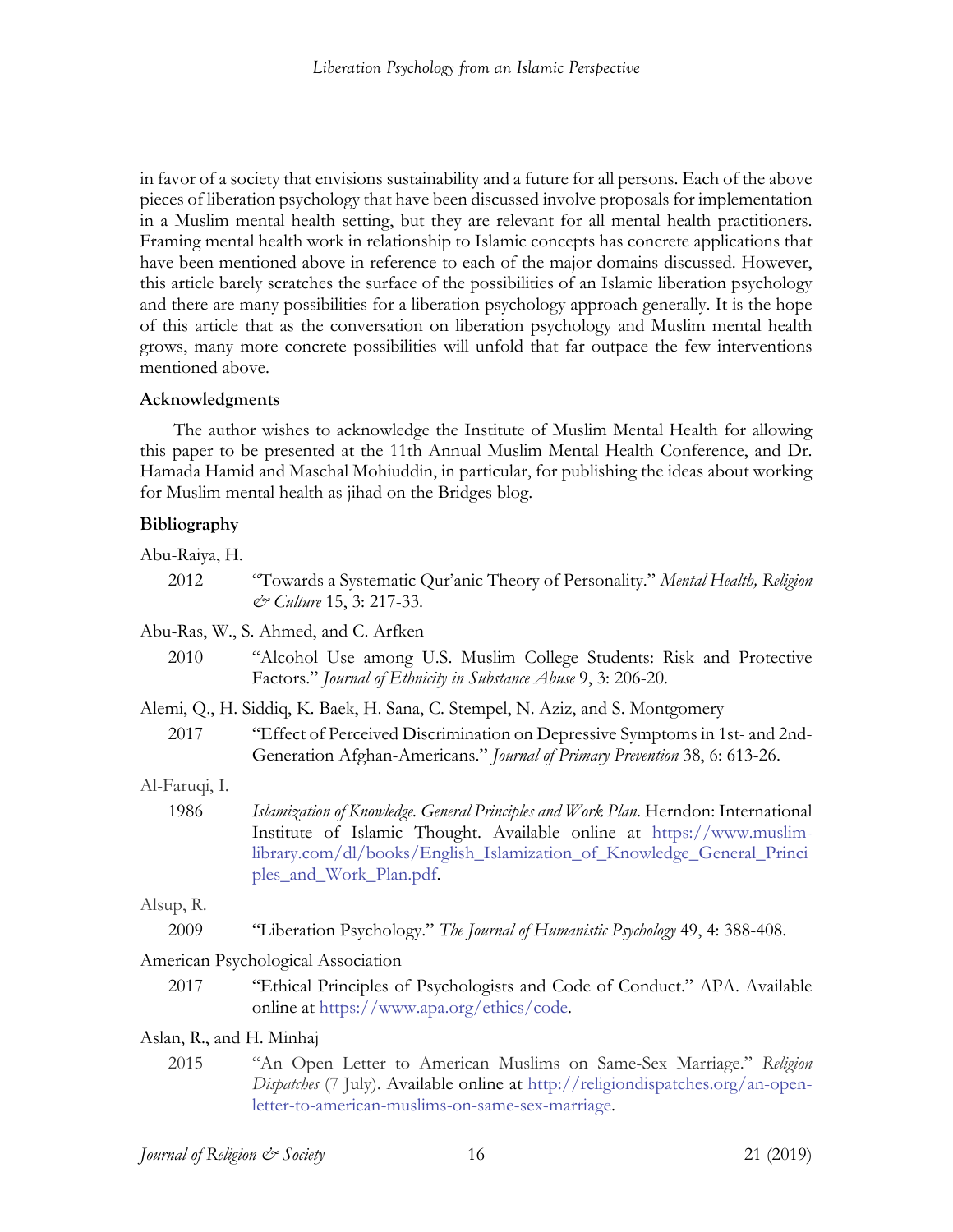# Awaad, R., and S. Ali

| 2015             | "Obsessional Disorders in Al-Balkhi's 9th Century Treatise: Sustenance of the<br>Body and Soul." Journal of Affective Disorders 180: 185-89. Available online at:<br>http://dx.doi.org.proxylib.csueastbay.edu/10.1016/j.jad.2015.03.003. |  |  |  |  |  |
|------------------|-------------------------------------------------------------------------------------------------------------------------------------------------------------------------------------------------------------------------------------------|--|--|--|--|--|
| 2016             | "A Modern Conceptualization of Phobia in Al-Balkhi's 9th Century Treatise:<br>Sustenance of the Body and Soul." Journal of Anxiety Disorders 37: 89-93.                                                                                   |  |  |  |  |  |
| Badri, M.        |                                                                                                                                                                                                                                           |  |  |  |  |  |
| 1979             | The Dilemma of Muslim Psychologists. London: MWH London.                                                                                                                                                                                  |  |  |  |  |  |
| Bazian, H.       |                                                                                                                                                                                                                                           |  |  |  |  |  |
| 2018             | "Islamophobia and Structuring Post-Cold War World Order." Hatem Bazian<br>Available<br>online<br>at<br>http://www.hatembazian.com/<br>(August<br>$(24)$ .<br>content/islamophobia-and-structuring-post-cold-war-new-world-order.          |  |  |  |  |  |
|                  | Bektasoglu, A., and V. Ulusoy                                                                                                                                                                                                             |  |  |  |  |  |
| 2010             | "Robert Frager on Psychology from the Viewpoint of Sufism." World Bulletin.<br>Available online at https://www.worldbulletin.net/interviews-in-depth/<br>robert-frager-on-psychology-from-viewpoint-of-sufism-h62034.html.                |  |  |  |  |  |
| Bowring, F.      |                                                                                                                                                                                                                                           |  |  |  |  |  |
| 2004             | "From the Mass Worker to the Multitude: A theoretical contextualization of<br>Hardt and Negri's Empire." Capital & Class 83: 101-32.                                                                                                      |  |  |  |  |  |
| <b>Brookings</b> |                                                                                                                                                                                                                                           |  |  |  |  |  |
| 2018             | "Addiction by Design: Place, Isolation, and Deaths of Despair." Available<br>https://www.brookings.edu/blog/the-avenue/2018/08/01/<br>online<br>at<br>addiction-by-design-place-isolation-and-deaths-of-despair.                          |  |  |  |  |  |
|                  | Chávez, T., I. Fernandez, C. Hipolito-Delgado, and E. Rivera                                                                                                                                                                              |  |  |  |  |  |
| 2016             | "Unifying Liberation Psychology and Humanistic Values to Promote Social<br>Justice in Counseling." Journal of Humanistic Counseling 55, 3: 166-82.                                                                                        |  |  |  |  |  |
| Chomsky, N.      |                                                                                                                                                                                                                                           |  |  |  |  |  |
| 2013             | On Anarchism. New York: The New Press.                                                                                                                                                                                                    |  |  |  |  |  |
| Cone, James H.   |                                                                                                                                                                                                                                           |  |  |  |  |  |
| 2010             | A Black Theology of Liberation. 40th Anniversary edition. Maryknoll: Orbis.                                                                                                                                                               |  |  |  |  |  |
| Dabashi, Hamid   |                                                                                                                                                                                                                                           |  |  |  |  |  |
| 2008             | Islamic Liberation Theology: Resisting the Empire. New York: Routledge.                                                                                                                                                                   |  |  |  |  |  |
| Demichelis, M.   |                                                                                                                                                                                                                                           |  |  |  |  |  |
| 2014             | "Islamic Liberation Theology. An Inter-Religious Reflection between Gustavo<br>Gutierrez, Farīd Esack and Hamīd Dabāšī." Oriente Moderno 94, 1: 125-47.                                                                                   |  |  |  |  |  |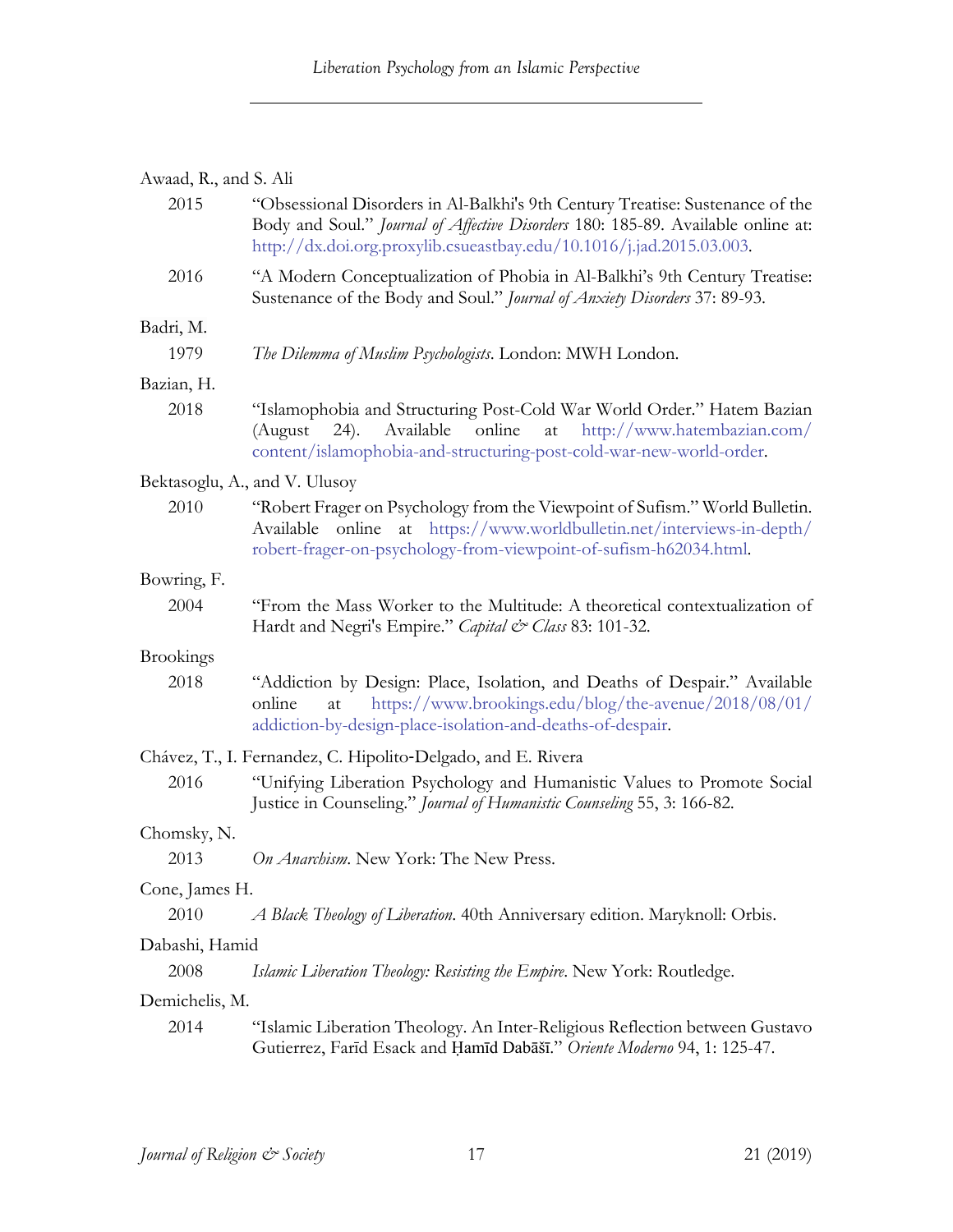|                               | Duran, Eduardo, Judith Firehammer, and John Gonzalez                                                                                                                                                                          |  |  |  |
|-------------------------------|-------------------------------------------------------------------------------------------------------------------------------------------------------------------------------------------------------------------------------|--|--|--|
| 2008                          | "Liberation Psychology as the Path toward Healing Cultural Soul<br>Wounds." Journal of Counseling & Development 86, 3: 288-95.                                                                                                |  |  |  |
|                               | Dunkel, T., D. Davidson, and S. Qurashi                                                                                                                                                                                       |  |  |  |
| 2010                          | "Body Satisfaction and Pressure to be Thin in Younger and Older Muslim and<br>Non-Muslim Women: The Role of Western and Non-Western Dress<br>Preferences." Body Image 7, 1: 56-65.                                            |  |  |  |
| Elias, Abu Amina              |                                                                                                                                                                                                                               |  |  |  |
| 2019                          | Online. "Hadith on Jihad." Available online<br>Daily<br>Hadith<br>at<br>https://abuaminaelias.com/dailyhadithonline/2013/01/29/hadith-on-jihad-<br>the-most-virtuous-jihad-is-to-speak-truth-in-front-of-an-oppressive-ruler. |  |  |  |
| Esack, F.                     |                                                                                                                                                                                                                               |  |  |  |
| 1988                          | "Three Islamic Strands in the South African Struggle for Justice." Third World<br><i>Affairs</i> 10, 2: 473-98.                                                                                                               |  |  |  |
| 1997                          | Qur'an, Liberation and Pluralism. Oxford: One World.                                                                                                                                                                          |  |  |  |
| Falk, Avner                   |                                                                                                                                                                                                                               |  |  |  |
| 2008                          | Islamic Terror: Conscious and Unconscious Motives. Westwood: Praeger Security<br>International.                                                                                                                               |  |  |  |
| Fanon, F.                     |                                                                                                                                                                                                                               |  |  |  |
| 2004                          | The Wretched of the Earth. New York: Grove.                                                                                                                                                                                   |  |  |  |
| Freire, Paolo                 |                                                                                                                                                                                                                               |  |  |  |
| 2001                          | Pedagogy of the Oppressed. 30 <sup>th</sup> Anniversary Edition. New York: Continuum.                                                                                                                                         |  |  |  |
| Gearing, R. E., and D. Alonzo |                                                                                                                                                                                                                               |  |  |  |
| 2018                          | "Religion and Suicide: New Findings." Journal of Religion and Health 57, 6: 2478-<br>99. Available online at https://doi.org/10.1007/s10943-018-0629-8.                                                                       |  |  |  |
| Gutierrez, G.                 |                                                                                                                                                                                                                               |  |  |  |
| 1988                          | A Theology of Liberation. Maryknoll: Orbis.                                                                                                                                                                                   |  |  |  |
| Habib, S., editor             |                                                                                                                                                                                                                               |  |  |  |
| 2010                          | Islam and Homosexuality. Santa Barbara: Praeger.                                                                                                                                                                              |  |  |  |
| Hardt, M., and A. Negri       |                                                                                                                                                                                                                               |  |  |  |
| 2000                          | <i>Empire.</i> Cambridge: Harvard University Press.                                                                                                                                                                           |  |  |  |
| Harris, L.                    |                                                                                                                                                                                                                               |  |  |  |
| 2007                          | The Suicide of Reason: Radical Islam's Threat to the Enlightenment. New York: Basic<br>Books.                                                                                                                                 |  |  |  |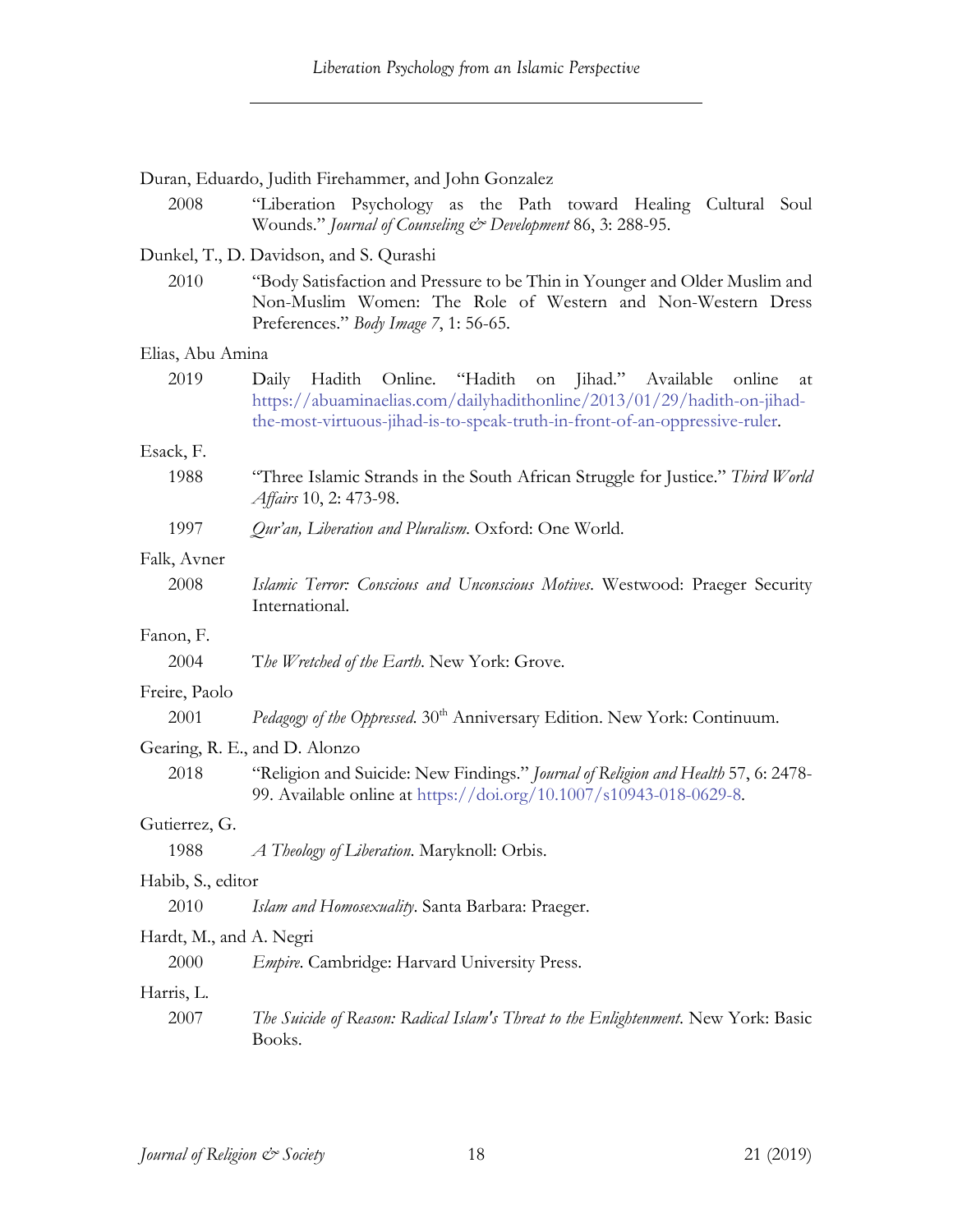Haque, A., F. Khan, H. Keshavarzi, and A. E. Rothman

2016 "Integrating Islamic Traditions in Modern Psychology: Research Trends in Last Ten Years." *Journal of Muslim Mental Health* 10, 1. Available online at http://dx.doi.org/10.3998/jmmh.10381607.0010.107.

Haque, A., and H. Keshavarzi

- 2013 "Outlining a Psychotherapy Model for Enhancing Muslim Mental Health within an Islamic Context." *The International Journal for the Psychology of Religion*  23: 230-49. Available online at https://doi.org/10.1080/ 10508619.2012.712000.
- 2014 "Integrating Indigenous Healing Methods in Therapy: Muslim Beliefs and Practices." *International Journal of Culture and Mental Health* 7, 3: 297-314, Available online at https://doi.org/10.1080/17542863.2013.794249.

Hasan, M.

2018 "Americans are More Likely to be Attacked by Far-right Terrorists than Islamists." *New Statesman* (March 22). Available online at https://www.newstatesman.com/world/north-america/2018/03/americansare-more-likely-be-attacked-far-right-terrorists-islamists.

Hodge, D., T. Zidan, and A. Husain

- 2016 "Depression among Muslims in the United States: Examining the Role of Discrimination and Spirituality as Risk and Protective Factors." *Social Work* 61, 1: 45-52.
- Al-Karam, Carrie York, editor
	- 2018 *Islamically Integrated Psychotherapy: Uniting Faith and Professional Practice*. West Conshohocken: Templeton.
- Keshavarzi, H., and F. Khan
	- 2018 "Outlining a Case Illustration of Traditional Islamically Integrated Psychotherapy (TIIP)." Pp. 175-207 in *Islamically Integrated Psychotherapy: Uniting Faith and Professional Practice. Edited by Carrie York al-Karam. Wes*t Conshohocken: Templeton.

## Khalaf, Sattam

2014 "Socio-anthropological Interpretation of Time and Pathology of Time in Arab-Muslim Society." *Forum on Public Policy: A Journal of the Oxford Round Table.* Available online at http://go.galegroup.com/ps/anonymous?id=GALE% 7CA497796525&sid=googleScholar&v=2.1&it=r&linkaccess=fulltext&issn  $=1556763X$ &p=AONE&sw=w.

Koenig, H. G., and S. A. Shohaib

2014 *Health and Well-being in Islamic Societies: Background, Research, and Applications*. New York: Springer.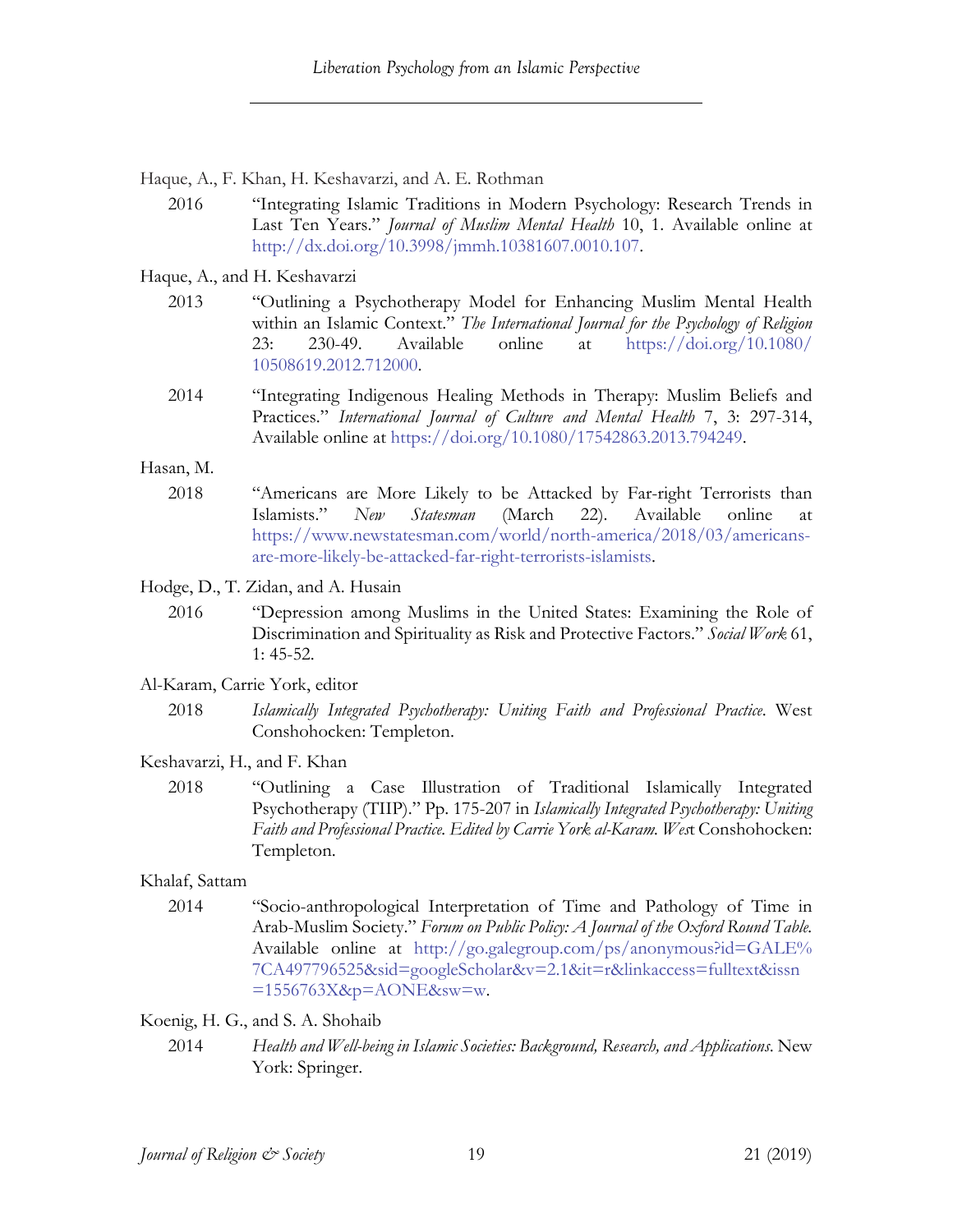|  | Lewis, Hannah |
|--|---------------|
|--|---------------|

2017 "Deaf Liberation Theology and Social Justice." *Religions* 8, 10. Available online at https://doi.org/10.3390/rel8100232.

## Malcolm X

| 1990 | Malcolm X Speaks. Edited by G. Breitman. New York: Grove. |  |  |  |  |  |  |  |  |
|------|-----------------------------------------------------------|--|--|--|--|--|--|--|--|
|------|-----------------------------------------------------------|--|--|--|--|--|--|--|--|

## Mahomed, N., and F. Esack

2017 "The Normal and Abnormal: On the Politics of Being Muslim and Relating to Same-Sex Sexuality." *Journal of the American Academy of Religion* 85, 1: 224-43.

#### Majzoub, S., and M. Fatmi

2019 "Muslim Psychiatrists in Training Address Islamophobia in Clinical Experiences." Pp. 193-207 in *Islamophobia and Psychiatry: Recognition, Prevention, and Treatment*. Edited by S. H. Moffic, J. Peteet, A. Z. Hankir, and R. Awaad. Cham, Switzerland: Springer.

#### Malherbe, N.

2018 "Expanding Conceptions of Liberation: Holding Marxisms with Liberation Psychology." *Theory & Psychology* 28, 3: 340-57.

#### Martín-Baró, Ignacio

1994 *Writings for a Liberation Psychology*. Edited by A. Aron and S. Corne. Cambridge: Harvard University Press.

## Mate, Gabor

2010 *In the Realm of Hungry Ghosts*. Berkeley: North Atlantic Books.

## Moane, G.

- 2006 "Exploring Activism and Change: Feminist Psychology, Liberation Psychology, Political Psychology." *Feminism & Psychology* 16, 1: 73-78.
- 2010 "Sociopolitical Development and Political Activism: Synergies between Feminist and Liberation Psychology." *Psychology of Women Quarterly* 34, 4: 521- 29.

#### Moffic, S. H., J. Peteet, A. Z. Hankir, and R. Awaad, editors

2019 *Islamophobia and Psychiatry: Recognition, Prevention, and Treatment*. Cham, Switzerland: Springer.

#### Mohr, S. H.

- 2010 "Building an Islamic Feminism: Contrasting Beauvoir and the Work of Amina Wadud." *Journal of Interreligious Dialogue*. Available online at http://irdialogue.org/journal/issue03/building-an-islamic-feminismcontrastingbeauvoir-and-the-work-of-amina-wadud-by-sarah-mohr.
- 2017 "Protective Factors in Muslim Women's Mental Health in the San Francisco Bay Area." Masters Thesis, California State University, East Bay.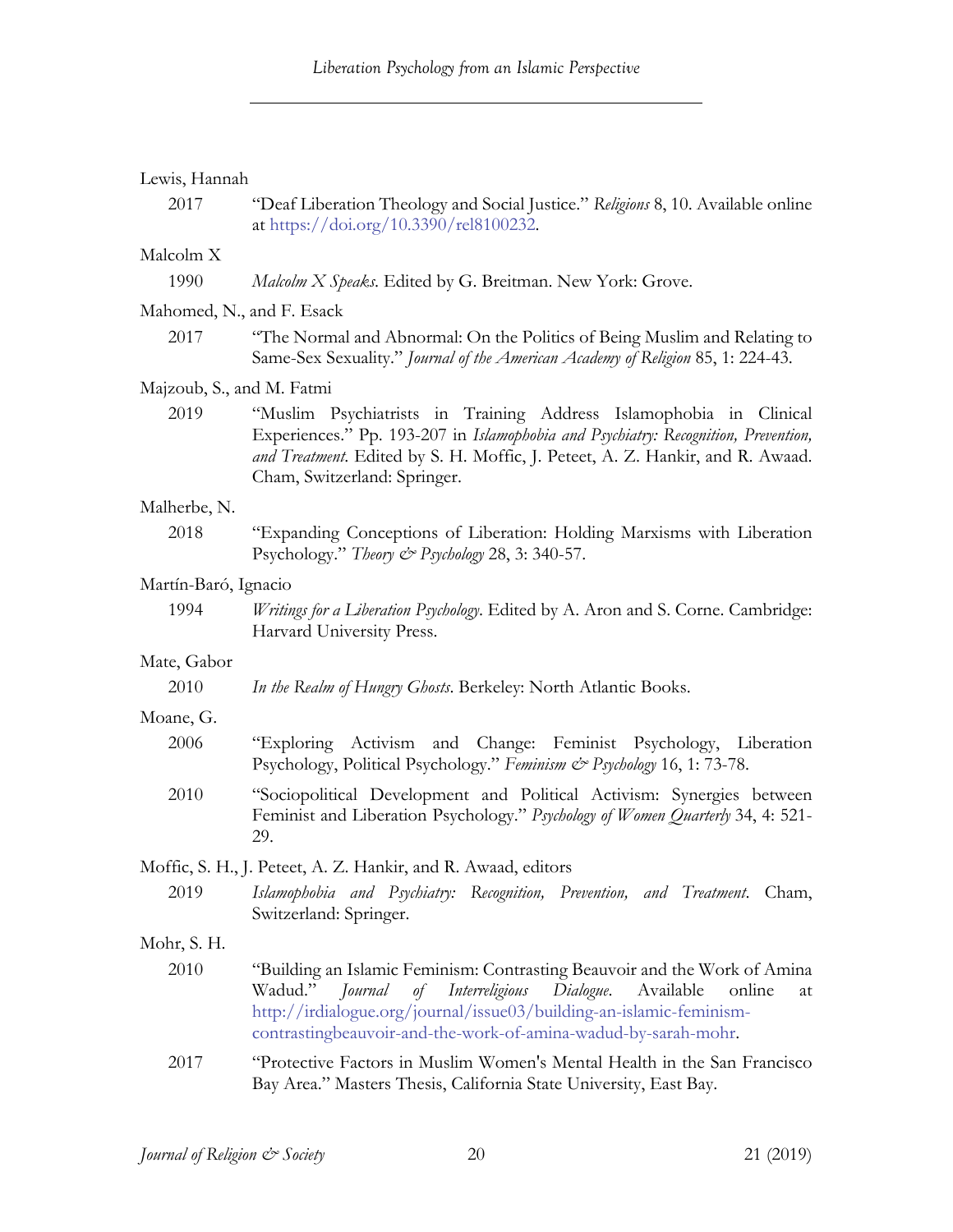|                            | Montero, M., and C. C. Sons, editors                                                                                                                   |
|----------------------------|--------------------------------------------------------------------------------------------------------------------------------------------------------|
| 2009                       | Psychology of Liberation. New York; Springer.                                                                                                          |
|                            | Muslims for Progressive Values (MVP)                                                                                                                   |
| 2017                       | "About MVP: Who We Are." Available online at http://www.mpvusa.org/<br>who-we-are.                                                                     |
|                            | National Association of Social Workers                                                                                                                 |
| 2017                       | Code of Ethics. NASW. Available online at https://www.socialworkers.org/<br>About/Ethics/Code-of-Ethics/Code-of-Ethics-English.                        |
| Orlando Statement          |                                                                                                                                                        |
| 2016                       | "A Joint Muslim Statement: On the Carnage in Orlando." Available online at:<br>http://www.orlandostatement.com.                                        |
| Pui-lan, Kwok              |                                                                                                                                                        |
| 2017                       | "Reformation Unfinished: Economy, Exclusivity, Authority." Ecumenical<br>Review 69, 2: 237-48. Available online at https://doi.org/10.1111/erev.12285. |
| Quadir, T.                 |                                                                                                                                                        |
| 2013                       | Traditional Islamic Environmentalism: The Vision of Seyyed Hossein Nasr. New York:<br>University Press of America.                                     |
| Rieger, J.                 |                                                                                                                                                        |
| 2017                       | "Empire, Deep Solidarity, and the Future of Liberation theology." Political<br>Theology 18, 4: 354-64.                                                 |
| Rieger, J., and K. Pui-lan |                                                                                                                                                        |
| 2012                       | Occupy Religion: Theology of the Multitude. Religion in the Modern World. Lanham:<br>Rowman & Littlefield.                                             |
| Rothman, A., and A. Coyle  |                                                                                                                                                        |
| 2018                       | "Toward a Framework for Islamic Psychology and Psychotherapy: An Islamic<br>Model of the Soul." Journal of Religion and Health 57, 5: 1731-44.         |
| Ruether, Rosemary Radford  |                                                                                                                                                        |
| 1972                       | Liberation Theology: Human Hope Confronts Christian History and American Power.<br>New York: Paulist.                                                  |
| 1995                       | New Woman, New Earth: Sexist Ideologies and Human Liberation. Boston: Beacon.                                                                          |
| Said, Edward W.            |                                                                                                                                                        |
| 1979                       | Orientalism. 25 <sup>th</sup> Anniversary edition. New York: Random House, Vintage<br>Books.                                                           |
| Samari, G.                 |                                                                                                                                                        |
| 2016                       | "Islamophobia and Public Health in the United States." American Journal of<br>Public Health 106, 11: 1920-25.                                          |